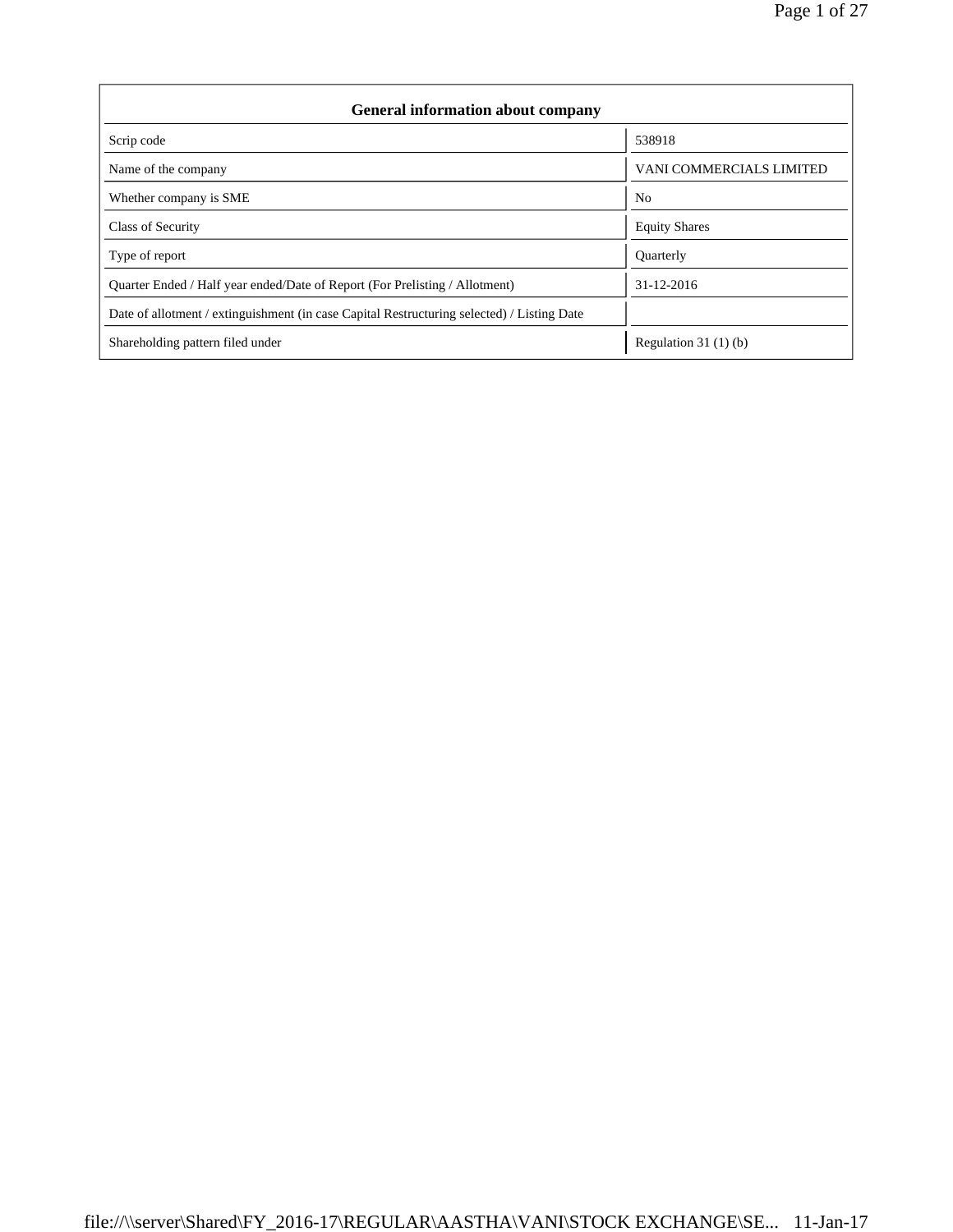| Sr. No. | Particular                                                                             | Yes/No         |
|---------|----------------------------------------------------------------------------------------|----------------|
|         | Whether the Listed Entity has issued any partly paid up shares?                        | N <sub>0</sub> |
|         | Whether the Listed Entity has issued any Convertible Securities?                       | N <sub>o</sub> |
|         | Whether the Listed Entity has issued any Warrants?                                     | N <sub>0</sub> |
|         | Whether the Listed Entity has any shares against which depository receipts are issued? | N <sub>o</sub> |
|         | Whether the Listed Entity has any shares in locked-in?                                 | Yes            |
| 6       | Whether any shares held by promoters are pledge or otherwise encumbered?               | N <sub>0</sub> |
|         | Whether company has equity shares with differential voting rights?                     | N <sub>o</sub> |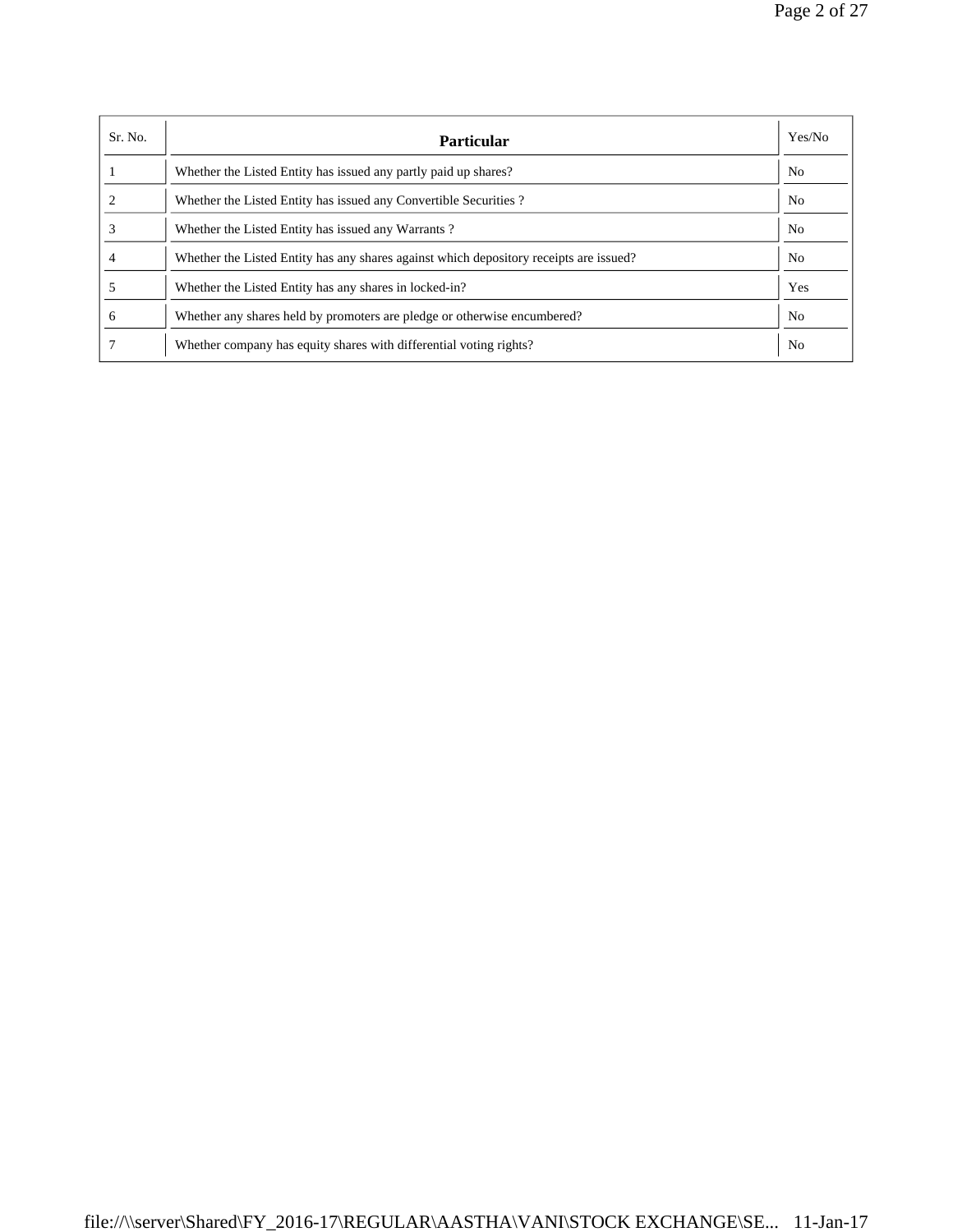|                 | Table I - Summary Statement holding of specified securities |                         |                                      |                                    |                                              |                                              |                                                                       |                                                                  |               |         |                                   |  |
|-----------------|-------------------------------------------------------------|-------------------------|--------------------------------------|------------------------------------|----------------------------------------------|----------------------------------------------|-----------------------------------------------------------------------|------------------------------------------------------------------|---------------|---------|-----------------------------------|--|
| Category<br>(I) |                                                             | Nos. Of<br>shareholders | No. of<br>fully<br>paid up<br>equity | No.<br>Of<br>Partly<br>paid-<br>up | No. Of<br>shares<br>underlying<br>Depository | Total<br>nos.<br>shares<br>held<br>$(VII) =$ | Shareholding<br>as a % of<br>total no. of<br>shares<br>(calculated as | Number of Voting Rights held in each<br>class of securities (IX) |               |         |                                   |  |
|                 | Category<br>of<br>shareholder                               |                         |                                      |                                    |                                              |                                              |                                                                       | No of Voting (XIV) Rights                                        |               |         |                                   |  |
|                 | (II)                                                        | (III)                   | shares<br>held<br>(IV)               | equity<br>shares<br>held<br>(V)    | Receipts<br>(VI)                             | $(IV)+$<br>$(V)$ +<br>(VI)                   | per SCRR,<br>1957) (VIII)<br>As a % of<br>$(A+B+C2)$                  | Class<br>eg: X<br>244600                                         | Class<br>eg:y | Total   | Total as a<br>$%$ of<br>$(A+B+C)$ |  |
| (A)             | Promoter<br>&<br>Promoter<br>Group                          | 8                       | 244600                               |                                    |                                              | 244600                                       | 5.94                                                                  |                                                                  |               | 244600  | 5.94                              |  |
| (B)             | Public                                                      | 550                     | 3875200                              |                                    |                                              | 3875200                                      | 94.06                                                                 | 3875200                                                          |               | 3875200 | 94.06                             |  |
| (C)             | Non<br>Promoter-<br>Non Public                              |                         |                                      |                                    |                                              |                                              |                                                                       |                                                                  |               |         |                                   |  |
| (C1)            | <b>Shares</b><br>underlying<br><b>DRs</b>                   |                         |                                      |                                    |                                              |                                              |                                                                       |                                                                  |               |         |                                   |  |
| (C2)            | Shares held<br>by<br>Employee<br><b>Trusts</b>              |                         |                                      |                                    |                                              |                                              |                                                                       |                                                                  |               |         |                                   |  |
|                 | Total                                                       | 558                     | 4119800                              |                                    |                                              | 4119800                                      | 100                                                                   | 4119800                                                          |               | 4119800 | 100                               |  |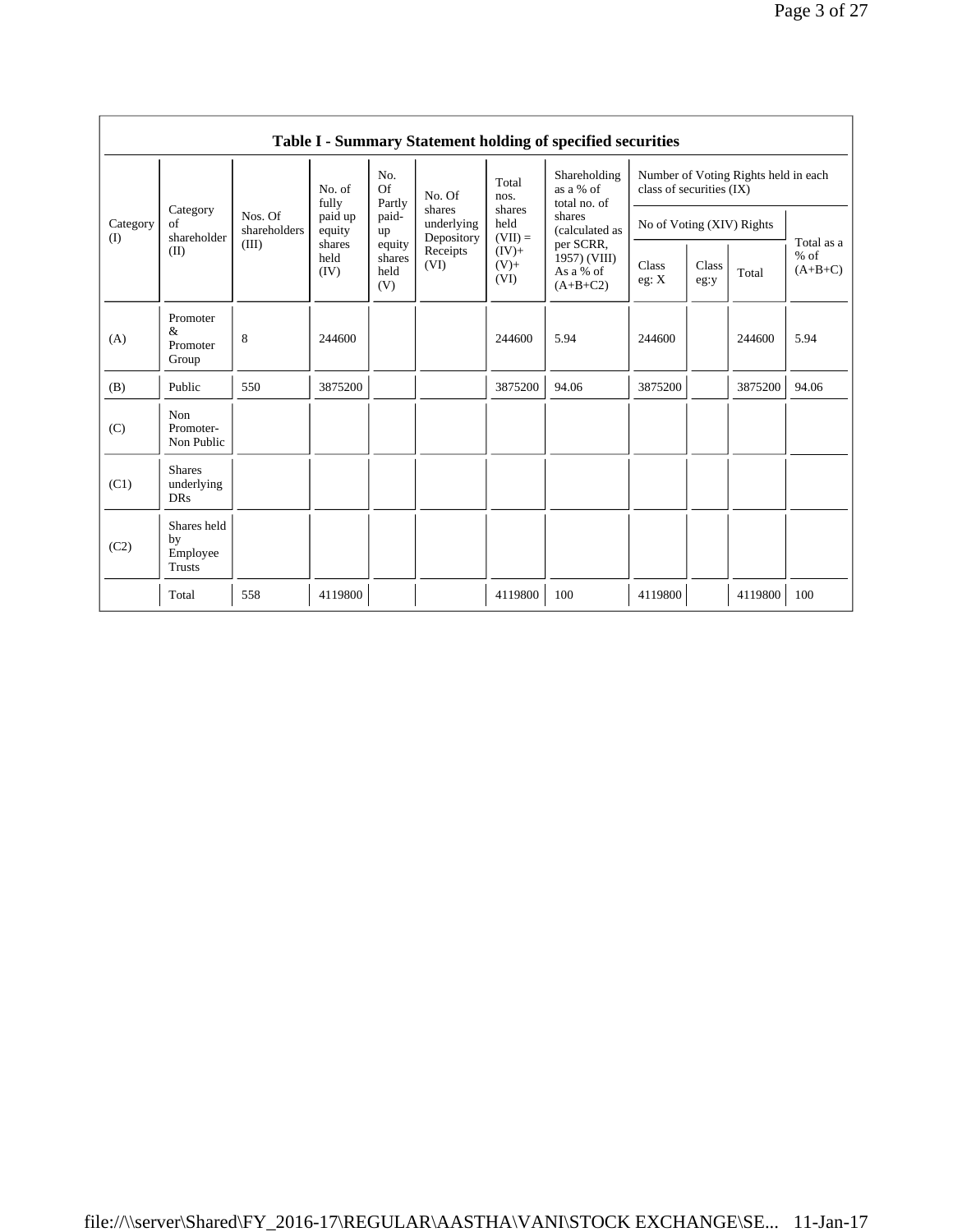|                 | Table I - Summary Statement holding of specified securities |                                                 |                                       |                                                                                                                        |                                                                                                                                                                                              |                                          |                                                         |                                                                               |                                                          |                                       |
|-----------------|-------------------------------------------------------------|-------------------------------------------------|---------------------------------------|------------------------------------------------------------------------------------------------------------------------|----------------------------------------------------------------------------------------------------------------------------------------------------------------------------------------------|------------------------------------------|---------------------------------------------------------|-------------------------------------------------------------------------------|----------------------------------------------------------|---------------------------------------|
| Category<br>(I) | Category<br>of                                              | No. Of<br><b>Shares</b><br>Underlying           | No. of<br><b>Shares</b><br>Underlying | No. Of<br><b>Shares</b><br>Underlying<br>Outstanding<br>convertible<br>securities<br>and No. Of<br>Warrants<br>(Xi)(a) | Shareholding,<br>as a %<br>assuming full<br>conversion of<br>convertible<br>securities (as<br>a percentage<br>of diluted<br>share capital)<br>$(XI)=(VII)+$<br>$(X)$ As a % of<br>$(A+B+C2)$ | Number of<br>Locked in<br>shares $(XII)$ |                                                         | Number of<br><b>Shares</b><br>pledged or<br>otherwise<br>encumbered<br>(XIII) |                                                          | Number of<br>equity shares<br>held in |
|                 | shareholder<br>(II)                                         | Outstanding<br>convertible<br>securities<br>(X) | Outstanding<br>Warrants<br>$(X_i)$    |                                                                                                                        |                                                                                                                                                                                              | No. $(a)$                                | As a<br>$%$ of<br>total<br><b>Shares</b><br>held<br>(b) | No.<br>(a)                                                                    | As a<br>$\%$ of<br>total<br><b>Shares</b><br>held<br>(b) | dematerialized<br>form $(XIV)$        |
| (A)             | Promoter<br>&<br>Promoter<br>Group                          |                                                 |                                       |                                                                                                                        | 5.94                                                                                                                                                                                         | 170000                                   | 69.5                                                    |                                                                               |                                                          | 244600                                |
| (B)             | Public                                                      |                                                 |                                       |                                                                                                                        | 94.06                                                                                                                                                                                        | $\mathbf{0}$                             | $\overline{0}$                                          |                                                                               |                                                          | 2378200                               |
| (C)             | Non<br>Promoter-<br>Non Public                              |                                                 |                                       |                                                                                                                        |                                                                                                                                                                                              |                                          |                                                         |                                                                               |                                                          |                                       |
| (C1)            | <b>Shares</b><br>underlying<br><b>DRs</b>                   |                                                 |                                       |                                                                                                                        |                                                                                                                                                                                              |                                          |                                                         |                                                                               |                                                          |                                       |
| (C2)            | Shares held<br>by<br>Employee<br><b>Trusts</b>              |                                                 |                                       |                                                                                                                        |                                                                                                                                                                                              |                                          |                                                         |                                                                               |                                                          |                                       |
|                 | Total                                                       |                                                 |                                       |                                                                                                                        | 100                                                                                                                                                                                          | 170000                                   | 4.13                                                    |                                                                               |                                                          | 2622800                               |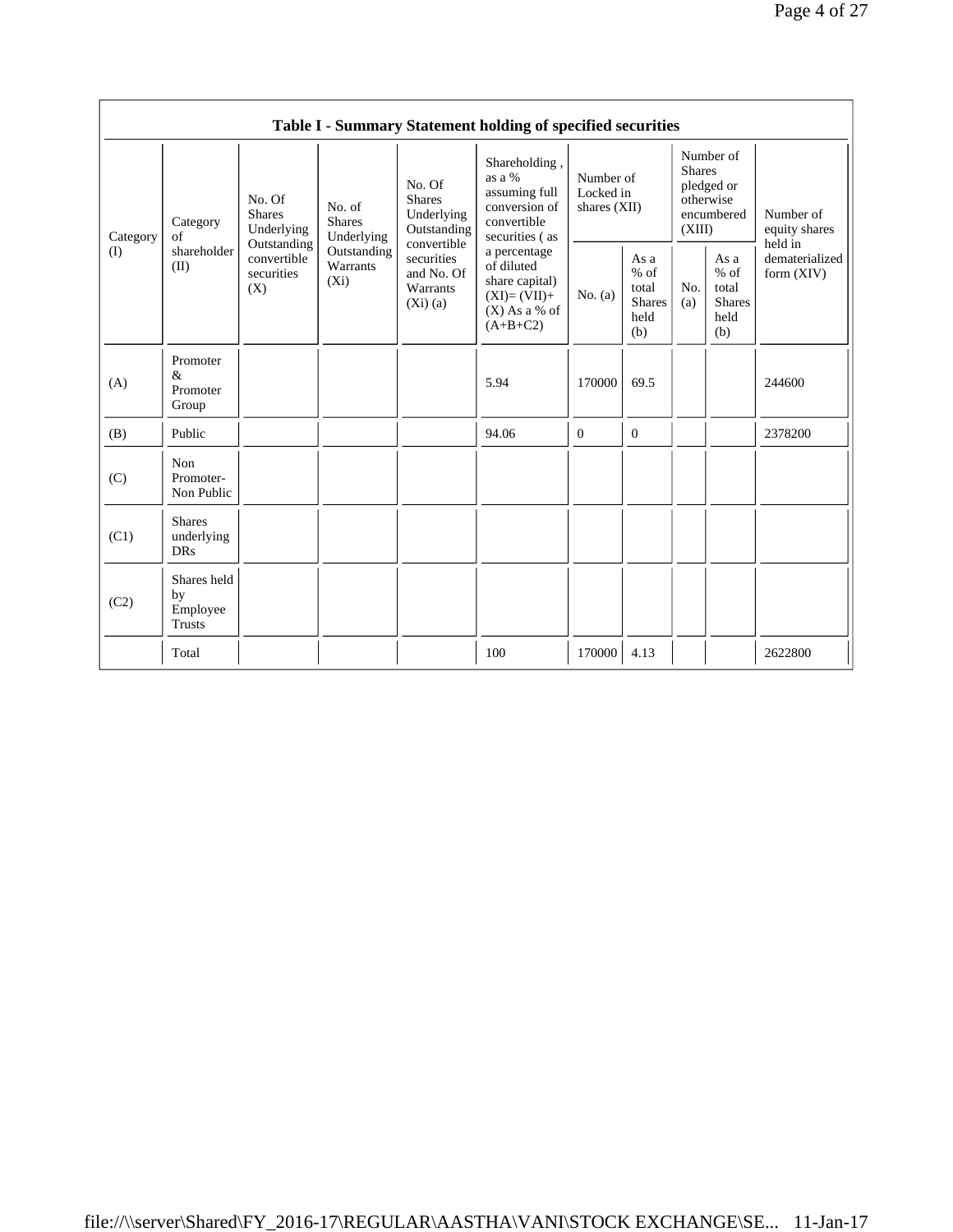|                                                                                                | Table II - Statement showing shareholding pattern of the Promoter and Promoter Group                                |                                                                                      |                                      |                                 |                                                                  |                             |                                                  |                               |               |                                 |                                 |
|------------------------------------------------------------------------------------------------|---------------------------------------------------------------------------------------------------------------------|--------------------------------------------------------------------------------------|--------------------------------------|---------------------------------|------------------------------------------------------------------|-----------------------------|--------------------------------------------------|-------------------------------|---------------|---------------------------------|---------------------------------|
|                                                                                                |                                                                                                                     |                                                                                      | No. of<br>fully<br>paid up<br>equity | No.<br><b>Of</b>                | No. Of<br>shares<br>underlying<br>Depository<br>Receipts<br>(VI) | Total<br>nos.               | Shareholding<br>as a % of<br>total no. of        | each class of securities (IX) |               | Number of Voting Rights held in |                                 |
| Sr.                                                                                            | Category &<br>Name of the<br>Shareholders (I)                                                                       | Nos. Of<br>shareholders                                                              |                                      | Partly<br>paid-<br>up           |                                                                  | shares<br>held<br>$(VII) =$ | shares<br>(calculated<br>as per                  | No of Voting (XIV) Rights     |               |                                 | Total<br>as a %                 |
|                                                                                                |                                                                                                                     | (III)                                                                                | shares<br>held $(IV)$                | equity<br>shares<br>held<br>(V) |                                                                  | $(IV)$ +<br>$(V)$ +<br>(VI) | SCRR,<br>1957) (VIII)<br>As a % of<br>$(A+B+C2)$ | Class eg:<br>$\mathbf X$      | Class<br>eg:y | Total                           | of<br>Total<br>Voting<br>rights |
| A                                                                                              |                                                                                                                     | Table II - Statement showing shareholding pattern of the Promoter and Promoter Group |                                      |                                 |                                                                  |                             |                                                  |                               |               |                                 |                                 |
| (1)                                                                                            | Indian                                                                                                              |                                                                                      |                                      |                                 |                                                                  |                             |                                                  |                               |               |                                 |                                 |
| (a)                                                                                            | Individuals/Hindu<br>undivided Family                                                                               | 8                                                                                    | 244600                               |                                 |                                                                  | 244600                      | 5.94                                             | 244600                        |               | 244600                          | 5.94                            |
| Sub-Total<br>(A)(1)                                                                            |                                                                                                                     | 8                                                                                    | 244600                               |                                 |                                                                  | 244600                      | 5.94                                             | 244600                        |               | 244600                          | 5.94                            |
| (2)                                                                                            | Foreign                                                                                                             |                                                                                      |                                      |                                 |                                                                  |                             |                                                  |                               |               |                                 |                                 |
| Total<br>Shareholding<br>of Promoter<br>and<br>Promoter<br>Group $(A)=$<br>$(A)(1)+(A)$<br>(2) |                                                                                                                     | 8                                                                                    | 244600                               |                                 |                                                                  | 244600                      | 5.94                                             | 244600                        |               | 244600                          | 5.94                            |
| B                                                                                              |                                                                                                                     | Table III - Statement showing shareholding pattern of the Public shareholder         |                                      |                                 |                                                                  |                             |                                                  |                               |               |                                 |                                 |
| (1)                                                                                            | Institutions                                                                                                        |                                                                                      |                                      |                                 |                                                                  |                             |                                                  |                               |               |                                 |                                 |
| (3)                                                                                            | Non-institutions                                                                                                    |                                                                                      |                                      |                                 |                                                                  |                             |                                                  |                               |               |                                 |                                 |
| (a(i))                                                                                         | Individuals -<br>i.Individual<br>shareholders<br>holding nominal<br>share capital up<br>to Rs. 2 lakhs.             | 508                                                                                  | 532270                               |                                 |                                                                  | 532270                      | 12.92                                            | 532270                        |               | 532270                          | 12.92                           |
| (a(ii))                                                                                        | Individuals - ii.<br>Individual<br>shareholders<br>holding nominal<br>share capital in<br>excess of Rs. 2<br>lakhs. | 28                                                                                   | 2005500                              |                                 |                                                                  | 2005500                     | 48.68                                            | 2005500                       |               | 2005500                         | 48.68                           |
| (e)                                                                                            | Any Other<br>(specify)                                                                                              | 14                                                                                   | 1337430                              |                                 |                                                                  | 1337430                     | 32.46                                            | 1337430                       |               | 1337430                         | 32.46                           |
| Sub-Total<br>(B)(3)                                                                            |                                                                                                                     | 550                                                                                  | 3875200                              |                                 |                                                                  | 3875200                     | 94.06                                            | 3875200                       |               | 3875200                         | 94.06                           |
| <b>Total Public</b><br>Shareholding<br>$(B)=(B)(1)+$<br>$(B)(2)+(B)$<br>(3)                    |                                                                                                                     | 550                                                                                  | 3875200                              |                                 |                                                                  | 3875200                     | 94.06                                            | 3875200                       |               | 3875200                         | 94.06                           |
| ${\bf C}$                                                                                      | Table IV - Statement showing shareholding pattern of the Non Promoter- Non Public shareholder                       |                                                                                      |                                      |                                 |                                                                  |                             |                                                  |                               |               |                                 |                                 |
| Total<br>$(A+B+C2)$                                                                            |                                                                                                                     | 558                                                                                  | 4119800                              |                                 |                                                                  | 4119800                     | 100                                              | 4119800                       |               | 4119800                         | 100                             |
|                                                                                                |                                                                                                                     |                                                                                      |                                      |                                 |                                                                  |                             |                                                  |                               |               |                                 |                                 |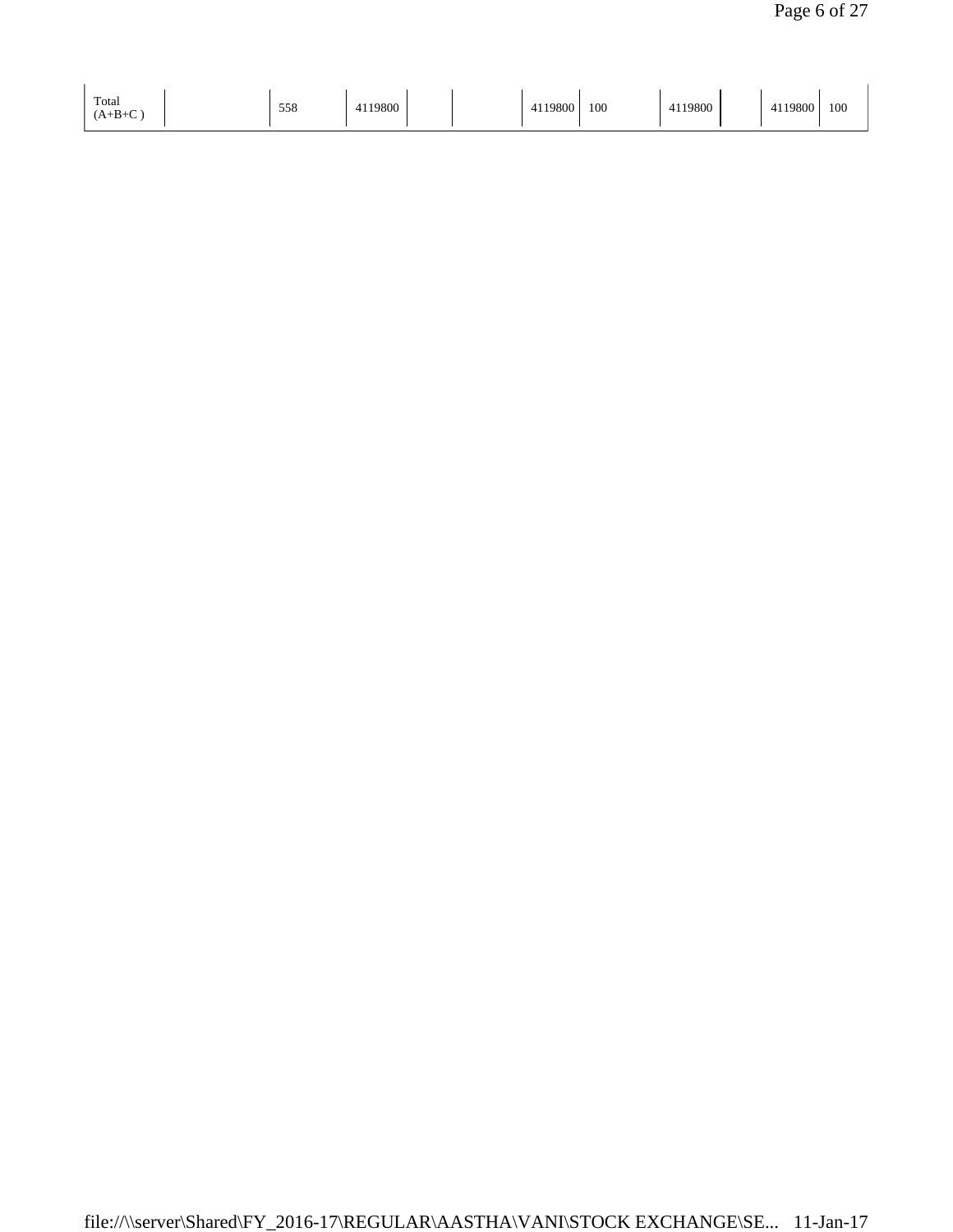|                                                                                         | Table II - Statement showing shareholding pattern of the Promoter and Promoter Group     |                                                                             |                                                                                                                        |                                                                                                                                                                                      |                                        |                                                         |                                                                               |                                                    |                                       |  |
|-----------------------------------------------------------------------------------------|------------------------------------------------------------------------------------------|-----------------------------------------------------------------------------|------------------------------------------------------------------------------------------------------------------------|--------------------------------------------------------------------------------------------------------------------------------------------------------------------------------------|----------------------------------------|---------------------------------------------------------|-------------------------------------------------------------------------------|----------------------------------------------------|---------------------------------------|--|
| Sr.                                                                                     | No. Of<br><b>Shares</b><br>Underlying<br>Outstanding<br>convertible<br>securities<br>(X) | No. of<br><b>Shares</b><br>Underlying<br>Outstanding<br>Warrants<br>$(X_i)$ | No. Of<br><b>Shares</b><br>Underlying<br>Outstanding<br>convertible<br>securities and<br>No. Of<br>Warrants<br>(Xi)(a) | Shareholding, as<br>a % assuming<br>full conversion<br>of convertible<br>securities (as a<br>percentage of<br>diluted share<br>capital) (XI)=<br>$(VII)+(X)$ As a<br>% of $(A+B+C2)$ | Number of<br>Locked in shares<br>(XII) |                                                         | Number of<br><b>Shares</b><br>pledged or<br>otherwise<br>encumbered<br>(XIII) |                                                    | Number of<br>equity shares<br>held in |  |
|                                                                                         |                                                                                          |                                                                             |                                                                                                                        |                                                                                                                                                                                      | No. $(a)$                              | As a<br>$%$ of<br>total<br><b>Shares</b><br>held<br>(b) | No.<br>(a)                                                                    | As a %<br>of total<br><b>Shares</b><br>held<br>(b) | dematerialized<br>form (XIV)          |  |
| A                                                                                       |                                                                                          |                                                                             |                                                                                                                        | Table II - Statement showing shareholding pattern of the Promoter and Promoter Group                                                                                                 |                                        |                                                         |                                                                               |                                                    |                                       |  |
| (1)                                                                                     | Indian                                                                                   |                                                                             |                                                                                                                        |                                                                                                                                                                                      |                                        |                                                         |                                                                               |                                                    |                                       |  |
| (a)                                                                                     |                                                                                          |                                                                             |                                                                                                                        | 5.94                                                                                                                                                                                 | 170000                                 | 69.5                                                    |                                                                               |                                                    | 244600                                |  |
| Sub-Total (A)<br>(1)                                                                    |                                                                                          |                                                                             |                                                                                                                        | 5.94                                                                                                                                                                                 | 170000                                 | 69.5                                                    |                                                                               |                                                    | 244600                                |  |
| (2)                                                                                     | Foreign                                                                                  |                                                                             |                                                                                                                        |                                                                                                                                                                                      |                                        |                                                         |                                                                               |                                                    |                                       |  |
| Total<br>Shareholding<br>of Promoter<br>and Promoter<br>Group $(A)=$<br>$(A)(1)+(A)(2)$ |                                                                                          |                                                                             |                                                                                                                        | 5.94                                                                                                                                                                                 | 170000                                 | 69.5                                                    |                                                                               |                                                    | 244600                                |  |
| B                                                                                       |                                                                                          |                                                                             |                                                                                                                        | Table III - Statement showing shareholding pattern of the Public shareholder                                                                                                         |                                        |                                                         |                                                                               |                                                    |                                       |  |
| (1)                                                                                     | Institutions                                                                             |                                                                             |                                                                                                                        |                                                                                                                                                                                      |                                        |                                                         |                                                                               |                                                    |                                       |  |
| (3)                                                                                     | Non-institutions                                                                         |                                                                             |                                                                                                                        |                                                                                                                                                                                      |                                        |                                                         |                                                                               |                                                    |                                       |  |
| (a(i))                                                                                  |                                                                                          |                                                                             |                                                                                                                        | 12.92                                                                                                                                                                                | $\boldsymbol{0}$                       | $\boldsymbol{0}$                                        |                                                                               |                                                    | 88200                                 |  |
| (a(ii))                                                                                 |                                                                                          |                                                                             |                                                                                                                        | 48.68                                                                                                                                                                                | $\boldsymbol{0}$                       | $\boldsymbol{0}$                                        |                                                                               |                                                    | 1020000                               |  |
| (e)                                                                                     |                                                                                          |                                                                             |                                                                                                                        | 32.46                                                                                                                                                                                | $\mathbf{0}$                           | $\boldsymbol{0}$                                        |                                                                               |                                                    | 1270000                               |  |
| $Sub-Total(B)$<br>(3)                                                                   |                                                                                          |                                                                             |                                                                                                                        | 94.06                                                                                                                                                                                | $\boldsymbol{0}$                       | $\boldsymbol{0}$                                        |                                                                               |                                                    | 2378200                               |  |
| <b>Total Public</b><br>Shareholding<br>$(B)=(B)(1)+$<br>$(B)(2)+(B)(3)$                 |                                                                                          |                                                                             |                                                                                                                        | 94.06                                                                                                                                                                                | $\overline{0}$                         | $\mathbf{0}$                                            |                                                                               |                                                    | 2378200                               |  |
| $\mathbf C$                                                                             |                                                                                          |                                                                             |                                                                                                                        | Table IV - Statement showing shareholding pattern of the Non Promoter- Non Public shareholder                                                                                        |                                        |                                                         |                                                                               |                                                    |                                       |  |
| Total<br>$(A+B+C2)$                                                                     |                                                                                          |                                                                             |                                                                                                                        | 100                                                                                                                                                                                  | 170000                                 | 4.13                                                    |                                                                               |                                                    | 2622800                               |  |
| Total<br>$(A+B+C)$                                                                      |                                                                                          |                                                                             |                                                                                                                        | 100                                                                                                                                                                                  | 170000                                 | 4.13                                                    |                                                                               |                                                    | 2622800                               |  |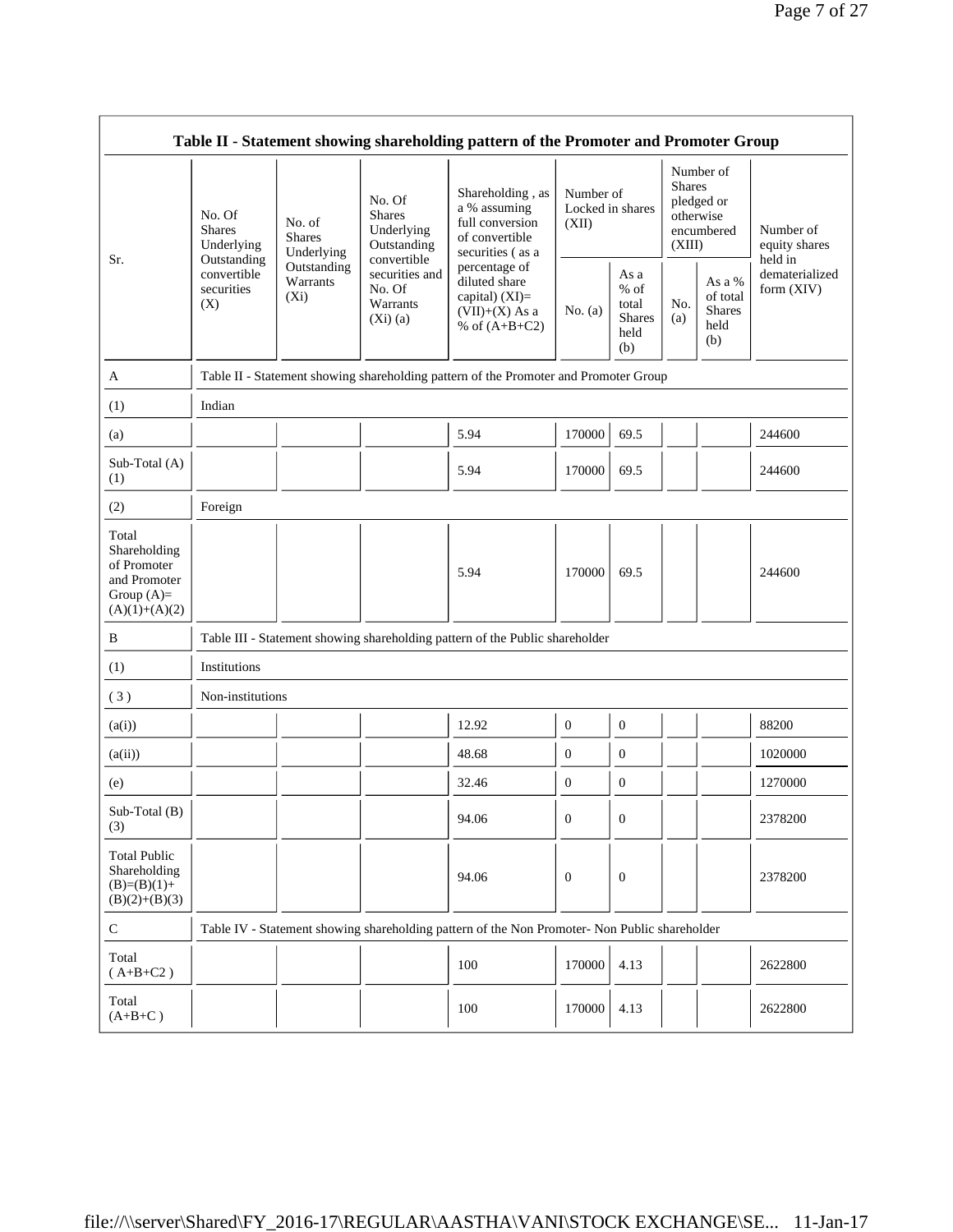| <b>Individuals/Hindu undivided Family</b>                                                                                  |                       |                                                               |                                 |                                 |                                |                                |                         |  |  |
|----------------------------------------------------------------------------------------------------------------------------|-----------------------|---------------------------------------------------------------|---------------------------------|---------------------------------|--------------------------------|--------------------------------|-------------------------|--|--|
| Searial No.                                                                                                                | $\mathbf{1}$          | $\overline{c}$                                                | 3                               | $\overline{4}$                  | 5                              | 6                              | 7                       |  |  |
| Name of the<br>Shareholders (I)                                                                                            | OP.<br><b>SUKHIJA</b> | RAJ KANTA<br><b>SUKHIJA</b>                                   | <b>GAURAV</b><br><b>SUKHIJA</b> | <b>RASHMI</b><br><b>SUKHIJA</b> | <b>NEELAM</b><br><b>BHATIA</b> | <b>SHILPA</b><br><b>BHATIA</b> | KOMAL<br><b>SUKHIJA</b> |  |  |
| PAN(II)                                                                                                                    | AXSPS8696P            | AAWPK6240L                                                    | ARDPS5567Q                      | BBFPS8321F                      | AFCPB0391Q                     | APUPB2992P                     | ALHPM7231R              |  |  |
| No. of fully paid<br>up equity shares<br>$held$ (IV)                                                                       | 59400                 | 59200                                                         | 59000                           | 29000                           | 9800                           | 9500                           | 9500                    |  |  |
| No. Of Partly<br>paid-up equity<br>shares held $(V)$                                                                       |                       |                                                               |                                 |                                 |                                |                                |                         |  |  |
| No. Of shares<br>underlying<br>Depository<br>Receipts (VI)                                                                 |                       |                                                               |                                 |                                 |                                |                                |                         |  |  |
| Total nos. shares<br>held $(VII) = (IV)$<br>$+(V)+(VI)$                                                                    | 59400                 | 59200                                                         | 59000                           | 29000                           | 9800                           | 9500                           | 9500                    |  |  |
| Shareholding as<br>a % of total no.<br>of shares<br>(calculated as<br>per SCRR,<br>1957) (VIII) As<br>a % of<br>$(A+B+C2)$ | 1.44                  | 1.44                                                          | 1.43                            | 0.7                             | 0.24                           | 0.23                           | 0.23                    |  |  |
|                                                                                                                            |                       | Number of Voting Rights held in each class of securities (IX) |                                 |                                 |                                |                                |                         |  |  |
| Class eg: $X$                                                                                                              | 59400                 | 59200                                                         | 59000                           | 29000                           | 9800                           | 9500                           | 9500                    |  |  |
| Class eg:y                                                                                                                 |                       |                                                               |                                 |                                 |                                |                                |                         |  |  |
| Total                                                                                                                      | 59400                 | 59200                                                         | 59000                           | 29000                           | 9800                           | 9500                           | 9500                    |  |  |
| Total as a $\%$ of<br><b>Total Voting</b><br>rights                                                                        | 1.44                  | 1.44                                                          | 1.43                            | 0.7                             | 0.24                           | 0.23                           | 0.23                    |  |  |
| No. Of Shares<br>Underlying<br>Outstanding<br>convertible<br>securities (X)                                                |                       |                                                               |                                 |                                 |                                |                                |                         |  |  |
| No. of Shares<br>Underlying<br>Outstanding<br>Warrants (Xi)                                                                |                       |                                                               |                                 |                                 |                                |                                |                         |  |  |
| No. Of Shares<br>Underlying<br>Outstanding<br>convertible<br>securities and<br>No. Of Warrants<br>(Xi)(a)                  |                       |                                                               |                                 |                                 |                                |                                |                         |  |  |
| Shareholding,<br>as a % assuming<br>full conversion<br>of convertible<br>securities (as a                                  |                       |                                                               |                                 |                                 |                                |                                |                         |  |  |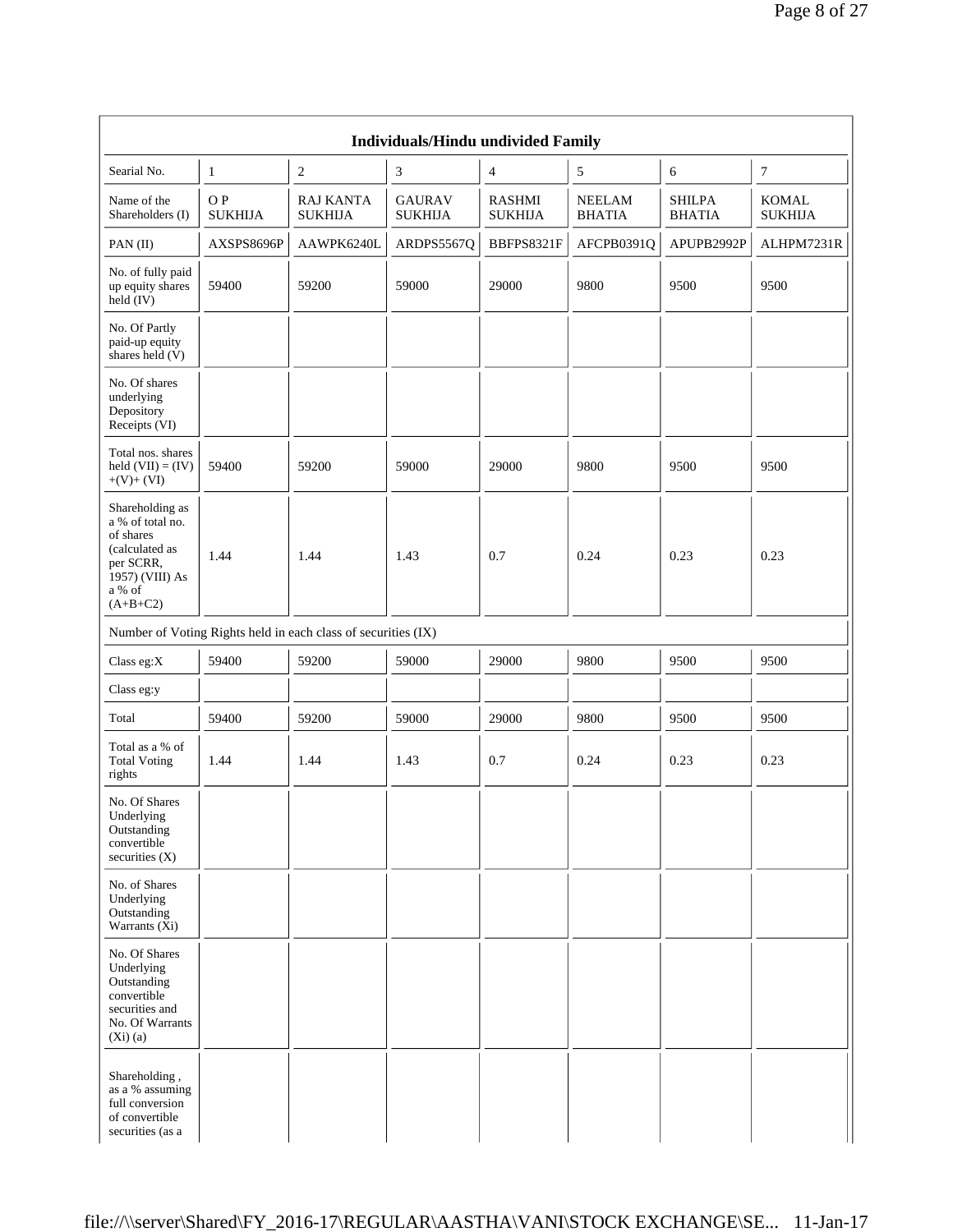| percentage of<br>diluted share<br>capital) (XI)=<br>$(VII)+(Xi)(a) As$<br>a % of<br>$(A+B+C2)$ | 1.44                             | 1.44  | 1.43  | 0.7   | 0.24           | 0.23         | 0.23         |  |  |  |
|------------------------------------------------------------------------------------------------|----------------------------------|-------|-------|-------|----------------|--------------|--------------|--|--|--|
|                                                                                                | Number of Locked in shares (XII) |       |       |       |                |              |              |  |  |  |
| No. $(a)$                                                                                      | 50000                            | 50000 | 50000 | 20000 | $\overline{0}$ | $\mathbf{0}$ | $\mathbf{0}$ |  |  |  |
| As a % of total<br>Shares held (b)                                                             | 84.18                            | 84.46 | 84.75 | 68.97 | $\Omega$       | $\mathbf{0}$ | $\mathbf{0}$ |  |  |  |
| Number of Shares pledged or otherwise encumbered (XIII)                                        |                                  |       |       |       |                |              |              |  |  |  |
| No. $(a)$                                                                                      |                                  |       |       |       |                |              |              |  |  |  |
| As a % of total<br>Shares held (b)                                                             |                                  |       |       |       |                |              |              |  |  |  |
| Number of<br>equity shares<br>held in<br>dematerialized<br>form $(XIV)$                        | 59400                            | 59200 | 59000 | 29000 | 9800           | 9500         | 9500         |  |  |  |
| Reason for not providing PAN                                                                   |                                  |       |       |       |                |              |              |  |  |  |
| Reason for not<br>providing PAN                                                                |                                  |       |       |       |                |              |              |  |  |  |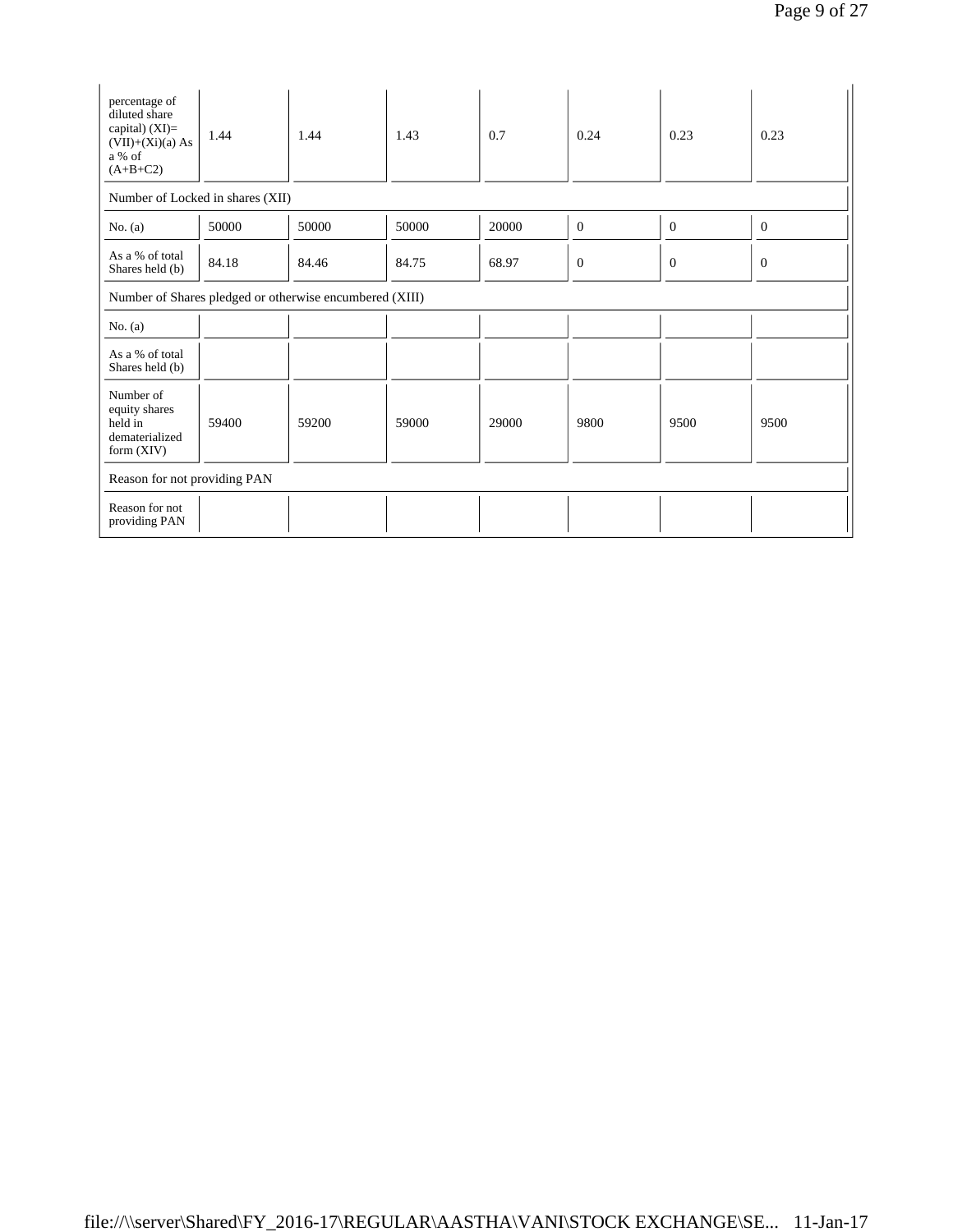| Individuals/Hindu undivided Family                                                                                                                                           |                                                               |                       |  |  |  |  |  |  |
|------------------------------------------------------------------------------------------------------------------------------------------------------------------------------|---------------------------------------------------------------|-----------------------|--|--|--|--|--|--|
| Searial No.                                                                                                                                                                  | 8                                                             |                       |  |  |  |  |  |  |
| Name of the<br>Shareholders (I)                                                                                                                                              | <b>GAURAV BHATIA</b>                                          | Click here to go back |  |  |  |  |  |  |
| PAN(II)                                                                                                                                                                      | AFZPB0749K                                                    | Total                 |  |  |  |  |  |  |
| No. of fully paid<br>up equity shares<br>held (IV)                                                                                                                           | 9200                                                          | 244600                |  |  |  |  |  |  |
| No. Of Partly paid-<br>up equity shares<br>$\text{held}(V)$                                                                                                                  |                                                               |                       |  |  |  |  |  |  |
| No. Of shares<br>underlying<br>Depository<br>Receipts (VI)                                                                                                                   |                                                               |                       |  |  |  |  |  |  |
| Total nos. shares<br>held $(VII) = (IV) +$<br>$(V)+(VI)$                                                                                                                     | 9200                                                          | 244600                |  |  |  |  |  |  |
| Shareholding as a<br>% of total no. of<br>shares (calculated<br>as per SCRR,<br>1957) (VIII) As a<br>% of $(A+B+C2)$                                                         | 0.22                                                          | 5.94                  |  |  |  |  |  |  |
|                                                                                                                                                                              | Number of Voting Rights held in each class of securities (IX) |                       |  |  |  |  |  |  |
| Class eg:X                                                                                                                                                                   | 9200                                                          | 244600                |  |  |  |  |  |  |
| Class eg:y                                                                                                                                                                   |                                                               |                       |  |  |  |  |  |  |
| Total                                                                                                                                                                        | 9200                                                          | 244600                |  |  |  |  |  |  |
| Total as a % of<br><b>Total Voting rights</b>                                                                                                                                | 0.22                                                          | 5.94                  |  |  |  |  |  |  |
| No. Of Shares<br>Underlying<br>Outstanding<br>convertible<br>securities $(X)$                                                                                                |                                                               |                       |  |  |  |  |  |  |
| No. of Shares<br>Underlying<br>Outstanding<br>Warrants (Xi)                                                                                                                  |                                                               |                       |  |  |  |  |  |  |
| No. Of Shares<br>Underlying<br>Outstanding<br>convertible<br>securities and No.<br>Of Warrants (Xi)<br>(a)                                                                   |                                                               |                       |  |  |  |  |  |  |
| Shareholding, as a<br>% assuming full<br>conversion of<br>convertible<br>securities (as a<br>percentage of<br>diluted share<br>capital) $(XI)=(VII)$<br>$+(Xi)(a)$ As a % of | 0.22                                                          | 5.94                  |  |  |  |  |  |  |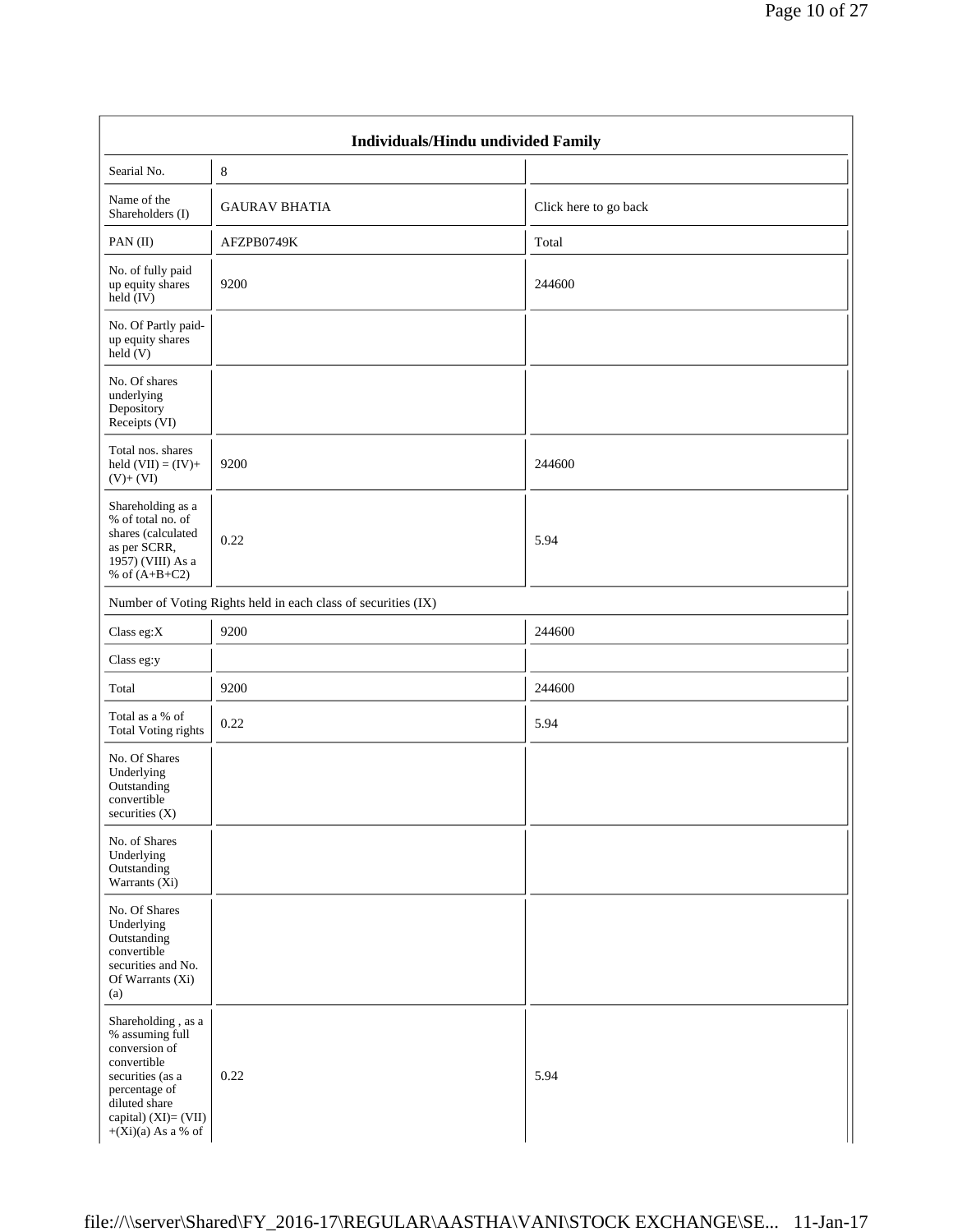| $(A+B+C2)$                                                           |                                  |        |  |  |  |  |  |  |
|----------------------------------------------------------------------|----------------------------------|--------|--|--|--|--|--|--|
|                                                                      | Number of Locked in shares (XII) |        |  |  |  |  |  |  |
| No. $(a)$                                                            | $\theta$                         | 170000 |  |  |  |  |  |  |
| As a % of total<br>Shares held (b)                                   | $\mathbf{0}$                     | 69.5   |  |  |  |  |  |  |
| Number of Shares pledged or otherwise encumbered (XIII)              |                                  |        |  |  |  |  |  |  |
| No. $(a)$                                                            |                                  |        |  |  |  |  |  |  |
| As a % of total<br>Shares held (b)                                   |                                  |        |  |  |  |  |  |  |
| Number of equity<br>shares held in<br>dematerialized<br>form $(XIV)$ | 9200                             | 244600 |  |  |  |  |  |  |
| Reason for not providing PAN                                         |                                  |        |  |  |  |  |  |  |
| Reason for not<br>providing PAN                                      |                                  |        |  |  |  |  |  |  |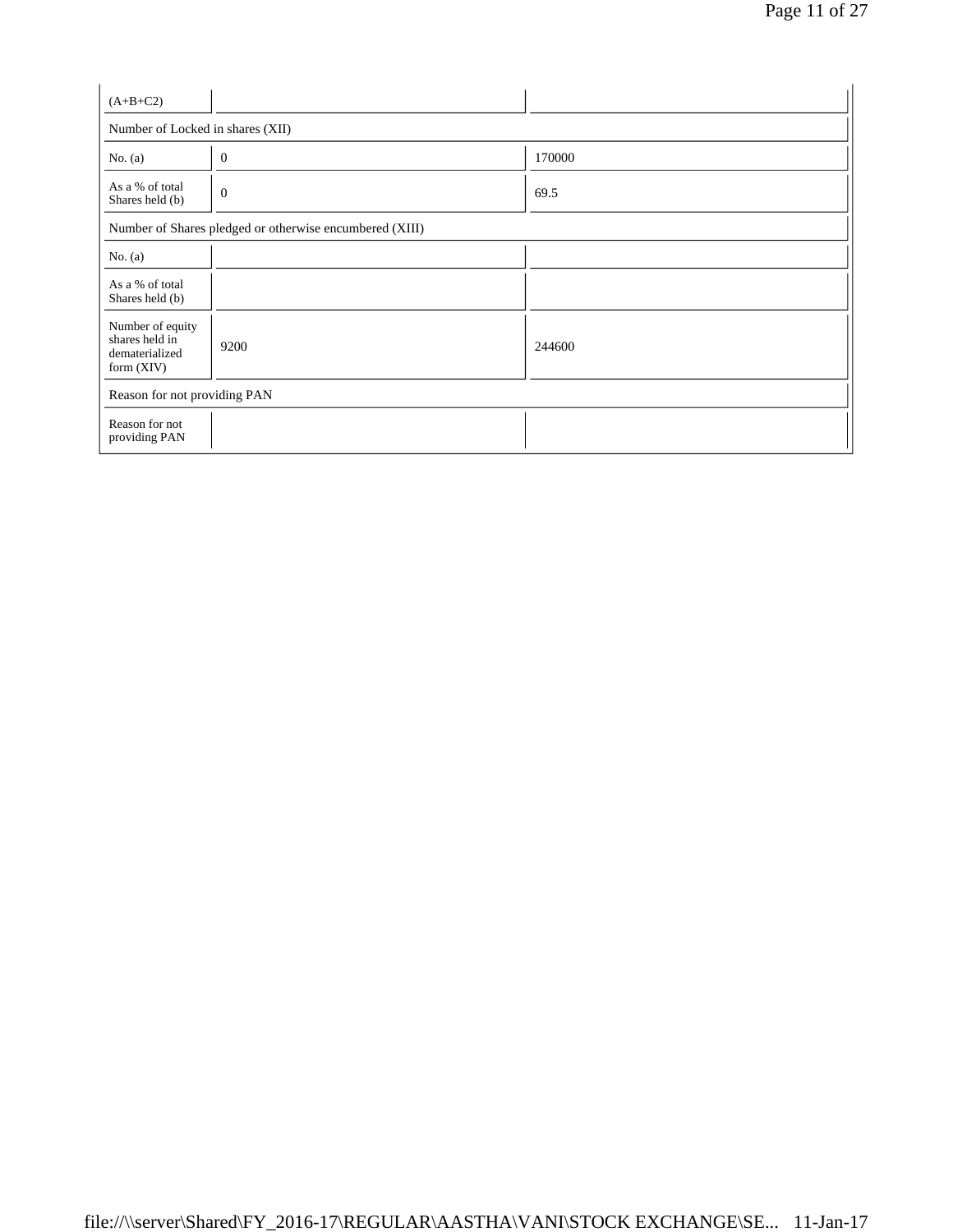| Individuals - ii. Individual shareholders holding nominal share capital in excess of Rs. 2 lakhs.                          |                               |                                                               |                                                  |                                |                                |                              |                                                 |  |
|----------------------------------------------------------------------------------------------------------------------------|-------------------------------|---------------------------------------------------------------|--------------------------------------------------|--------------------------------|--------------------------------|------------------------------|-------------------------------------------------|--|
| Searial No.                                                                                                                | $\mathbf{1}$                  | $\boldsymbol{2}$                                              | 3                                                | $\overline{4}$                 | $\mathfrak{S}$                 | 6                            | $\tau$                                          |  |
| Name of the<br>Shareholders<br>(I)                                                                                         | <b>TARSEM</b><br><b>SINGH</b> | <b>JITENDER</b><br><b>KUMAR</b>                               | <b>SUKHDEV</b><br><b>SINGH</b><br><b>DHILLON</b> | <b>PRADEEP</b><br><b>KUMAR</b> | <b>SANJEEV</b><br><b>KUMAR</b> | <b>VIJAY</b><br><b>KUMAR</b> | <b>HARDEEP</b><br><b>SINGH</b><br><b>WAGHLA</b> |  |
| PAN $(II)$                                                                                                                 | BQXPS7016N                    | AQGPK9865P                                                    | ZZZZZ9999Z                                       | AQGPK9717L                     | AQLPK9076B                     | AQGPK9864N                   | AARPW7993D                                      |  |
| No. of fully<br>paid up equity<br>shares held<br>(IV)                                                                      | 110000                        | 110000                                                        | 110000                                           | 110000                         | 110000                         | 100000                       | 100000                                          |  |
| No. Of Partly<br>paid-up equity<br>shares held<br>(V)                                                                      |                               |                                                               |                                                  |                                |                                |                              |                                                 |  |
| No. Of shares<br>underlying<br>Depository<br>Receipts (VI)                                                                 |                               |                                                               |                                                  |                                |                                |                              |                                                 |  |
| Total nos.<br>shares held<br>$(VII) = (IV) +$<br>$(V)+(VI)$                                                                | 110000                        | 110000                                                        | 110000                                           | 110000                         | 110000                         | 100000                       | 100000                                          |  |
| Shareholding<br>as a % of total<br>no. of shares<br>(calculated as<br>per SCRR,<br>1957) (VIII)<br>As a % of<br>$(A+B+C2)$ | 2.67                          | 2.67                                                          | 2.67                                             | 2.67                           | 2.67                           | 2.43                         | 2.43                                            |  |
|                                                                                                                            |                               | Number of Voting Rights held in each class of securities (IX) |                                                  |                                |                                |                              |                                                 |  |
| Class eg: X                                                                                                                | 110000                        | 110000                                                        | 110000                                           | 110000                         | 110000                         | 100000                       | 100000                                          |  |
| Class eg:y                                                                                                                 |                               |                                                               |                                                  |                                |                                |                              |                                                 |  |
| Total                                                                                                                      | 110000                        | 110000                                                        | 110000                                           | 110000                         | 110000                         | 100000                       | 100000                                          |  |
| Total as a %<br>of Total<br>Voting rights                                                                                  | 2.67                          | 2.67                                                          | 2.67                                             | 2.67                           | 2.67                           | 2.43                         | 2.43                                            |  |
| No. Of Shares<br>Underlying<br>Outstanding<br>convertible<br>securities $(X)$                                              |                               |                                                               |                                                  |                                |                                |                              |                                                 |  |
| No. of Shares<br>Underlying<br>Outstanding<br>Warrants (Xi)                                                                |                               |                                                               |                                                  |                                |                                |                              |                                                 |  |
| No. Of Shares<br>Underlying<br>Outstanding<br>convertible<br>securities and<br>No. Of<br>Warrants (Xi)<br>(a)              |                               |                                                               |                                                  |                                |                                |                              |                                                 |  |
|                                                                                                                            |                               |                                                               |                                                  |                                |                                |                              |                                                 |  |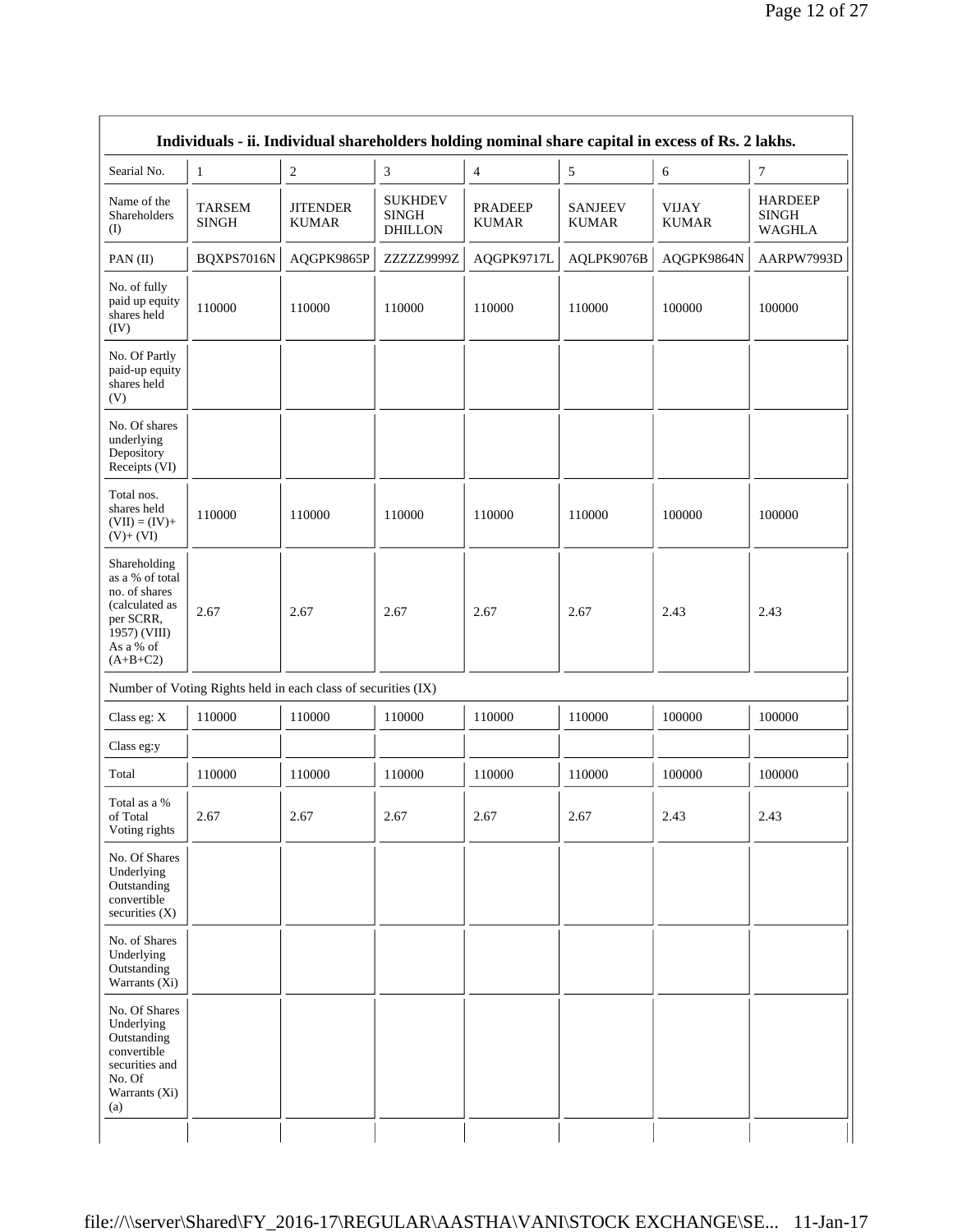| Shareholding,<br>as a %<br>assuming full<br>conversion of<br>convertible<br>securities (as a<br>percentage of<br>diluted share<br>capital) $(XI)=$<br>$(VII)+(X)$ As<br>a % of<br>$(A+B+C2)$ | 2.67                             | 2.67           | 2.67                          | 2.67         | 2.67           | 2.43         | 2.43           |  |
|----------------------------------------------------------------------------------------------------------------------------------------------------------------------------------------------|----------------------------------|----------------|-------------------------------|--------------|----------------|--------------|----------------|--|
|                                                                                                                                                                                              | Number of Locked in shares (XII) |                |                               |              |                |              |                |  |
| No. $(a)$                                                                                                                                                                                    | $\overline{0}$                   | $\overline{0}$ | $\mathbf{0}$                  | $\mathbf{0}$ | $\mathbf{0}$   | $\mathbf{0}$ | $\overline{0}$ |  |
| As a % of<br>total Shares<br>$\text{held}(\text{b})$                                                                                                                                         | $\overline{0}$                   | $\mathbf{0}$   | $\overline{0}$                | $\theta$     | $\overline{0}$ | $\mathbf{0}$ | $\overline{0}$ |  |
| Number of<br>equity shares<br>held in<br>dematerialized<br>form (XIV)                                                                                                                        | 110000                           | 110000         | $\mathbf{0}$                  | $\theta$     | $\overline{0}$ | 100000       | 100000         |  |
|                                                                                                                                                                                              | Reason for not providing PAN     |                |                               |              |                |              |                |  |
| Reason for not<br>providing<br>PAN                                                                                                                                                           |                                  |                | Textual<br>Information<br>(1) |              |                |              |                |  |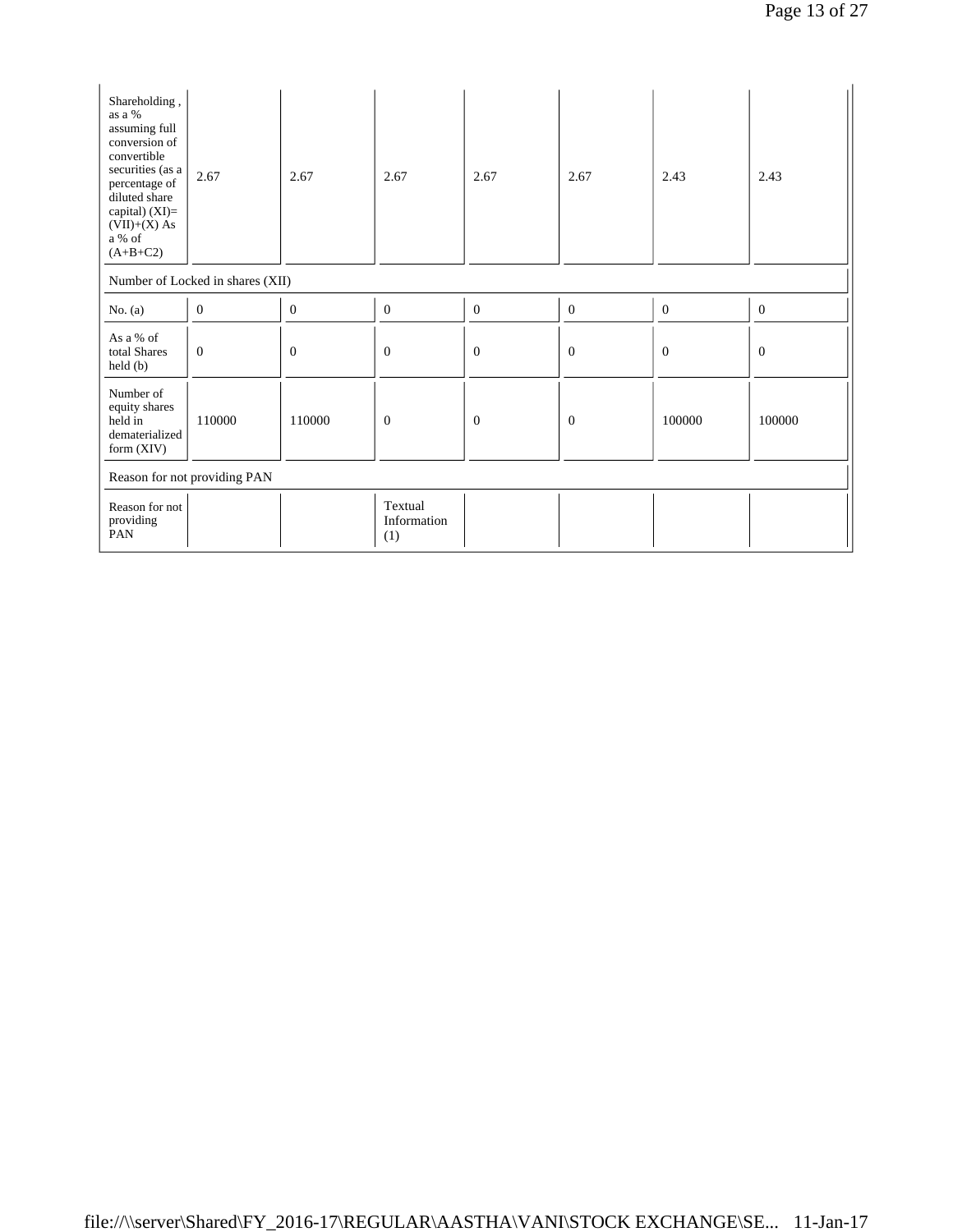|                                                                                                                            |                                |                                                               | Individuals - ii. Individual shareholders holding nominal share capital in excess of Rs. 2 lakhs. |                               |                                |                                 |                                  |
|----------------------------------------------------------------------------------------------------------------------------|--------------------------------|---------------------------------------------------------------|---------------------------------------------------------------------------------------------------|-------------------------------|--------------------------------|---------------------------------|----------------------------------|
| Searial No.                                                                                                                | 8                              | 9                                                             | 10                                                                                                | 11                            | 12                             | 13                              | 14                               |
| Name of the<br>Shareholders (I)                                                                                            | <b>SURJEET</b><br><b>SINGH</b> | <b>BOHAR</b><br><b>SINGH</b>                                  | <b>BALJINDER</b><br><b>KAUR</b>                                                                   | <b>HARMEET</b><br><b>GHAI</b> | <b>KAMALJIT</b><br><b>GHAI</b> | <b>SATWANTI</b><br><b>BAJAJ</b> | <b>SHILPA</b><br><b>SACHDEVA</b> |
| PAN(II)                                                                                                                    | BEBPS1102R                     | BEMPS0144E                                                    | AQMPK8957G                                                                                        | AGOPG7932M                    | AGFPG1592E                     | AASPB4178Q                      | BITPS9608A                       |
| No. of fully<br>paid up equity<br>shares held (IV)                                                                         | 100000                         | 100000                                                        | 100000                                                                                            | 76800                         | 76800                          | 76800                           | 50000                            |
| No. Of Partly<br>paid-up equity<br>shares held (V)                                                                         |                                |                                                               |                                                                                                   |                               |                                |                                 |                                  |
| No. Of shares<br>underlying<br>Depository<br>Receipts (VI)                                                                 |                                |                                                               |                                                                                                   |                               |                                |                                 |                                  |
| Total nos.<br>shares held<br>$(VII) = (IV) +$<br>$(V)+(VI)$                                                                | 100000                         | 100000                                                        | 100000                                                                                            | 76800                         | 76800                          | 76800                           | 50000                            |
| Shareholding as<br>a % of total no.<br>of shares<br>(calculated as<br>per SCRR,<br>1957) (VIII) As<br>a % of<br>$(A+B+C2)$ | 2.43                           | 2.43                                                          | 2.43                                                                                              | 1.86                          | 1.86                           | 1.86                            | 1.21                             |
|                                                                                                                            |                                | Number of Voting Rights held in each class of securities (IX) |                                                                                                   |                               |                                |                                 |                                  |
| Class eg: X                                                                                                                | 100000                         | 100000                                                        | 100000                                                                                            | 76800                         | 76800                          | 76800                           | 50000                            |
| Class eg:y                                                                                                                 |                                |                                                               |                                                                                                   |                               |                                |                                 |                                  |
| Total                                                                                                                      | 100000                         | 100000                                                        | 100000                                                                                            | 76800                         | 76800                          | 76800                           | 50000                            |
| Total as a % of<br><b>Total Voting</b><br>rights                                                                           | 2.43                           | 2.43                                                          | 2.43                                                                                              | 1.86                          | 1.86                           | 1.86                            | 1.21                             |
| No. Of Shares<br>Underlying<br>Outstanding<br>convertible<br>securities $(X)$                                              |                                |                                                               |                                                                                                   |                               |                                |                                 |                                  |
| No. of Shares<br>Underlying<br>Outstanding<br>Warrants (Xi)                                                                |                                |                                                               |                                                                                                   |                               |                                |                                 |                                  |
| No. Of Shares<br>Underlying<br>Outstanding<br>convertible<br>securities and<br>No. Of<br>Warrants (Xi)<br>(a)              |                                |                                                               |                                                                                                   |                               |                                |                                 |                                  |
| Shareholding,<br>as a %<br>assuming full                                                                                   |                                |                                                               |                                                                                                   |                               |                                |                                 |                                  |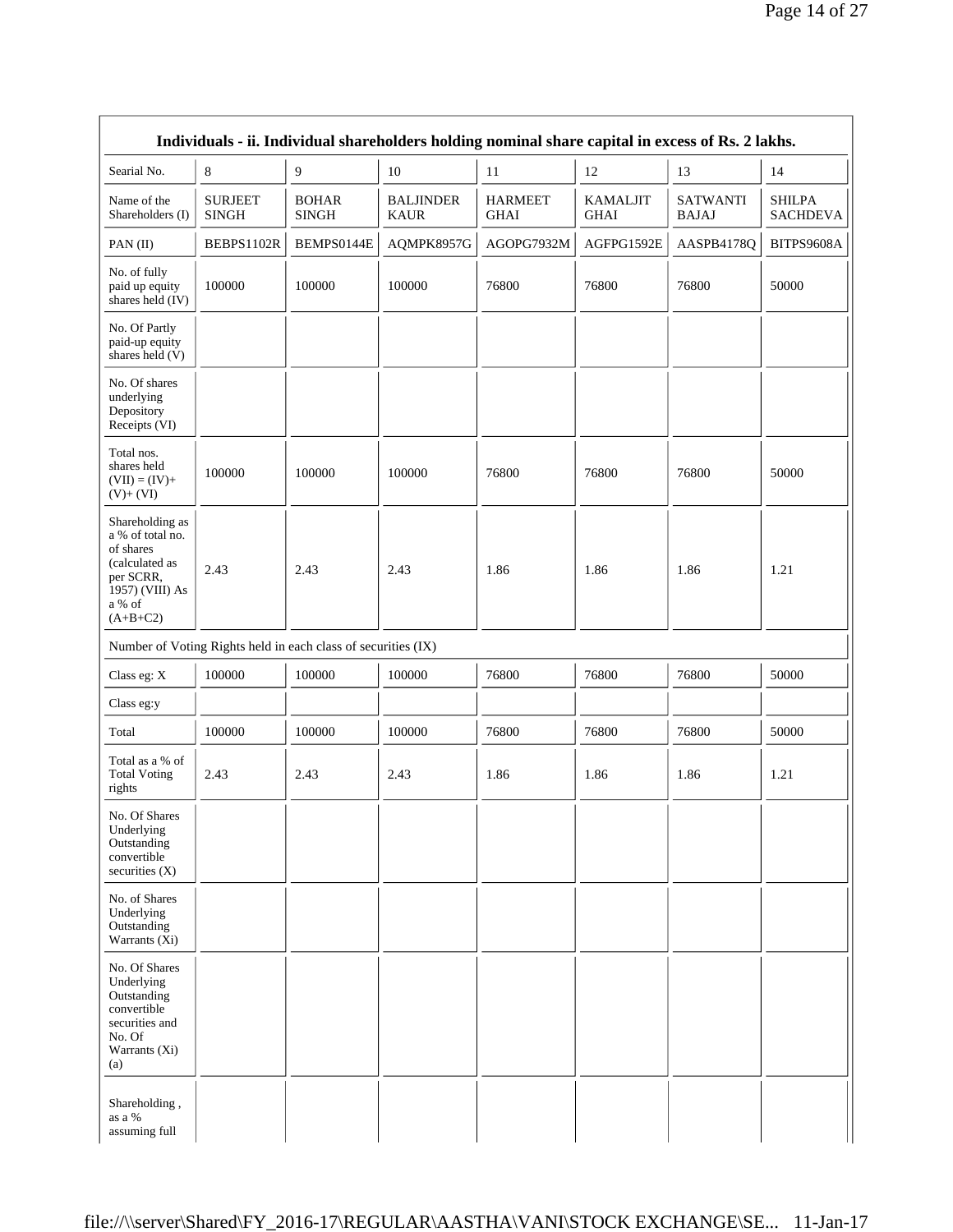| conversion of<br>convertible<br>securities (as a<br>percentage of<br>diluted share<br>capital) $(XI)=$<br>$(VII)+(X)$ As a<br>% of $(A+B+C2)$ | 2.43                             | 2.43           | 2.43           | 1.86         | 1.86     | 1.86     | 1.21         |  |
|-----------------------------------------------------------------------------------------------------------------------------------------------|----------------------------------|----------------|----------------|--------------|----------|----------|--------------|--|
|                                                                                                                                               | Number of Locked in shares (XII) |                |                |              |          |          |              |  |
| No. $(a)$                                                                                                                                     | $\mathbf{0}$                     | $\theta$       | $\theta$       | $\theta$     | $\theta$ | $\theta$ | $\mathbf{0}$ |  |
| As a % of total<br>Shares held (b)                                                                                                            | $\overline{0}$                   | $\theta$       | $\overline{0}$ | $\mathbf{0}$ | $\theta$ | $\theta$ | $\mathbf{0}$ |  |
| Number of<br>equity shares<br>held in<br>dematerialized<br>form $(XIV)$                                                                       | $\theta$                         | $\overline{0}$ | $\overline{0}$ | $\theta$     | $\theta$ | $\theta$ | 50000        |  |
| Reason for not providing PAN                                                                                                                  |                                  |                |                |              |          |          |              |  |
| Reason for not<br>providing PAN                                                                                                               |                                  |                |                |              |          |          |              |  |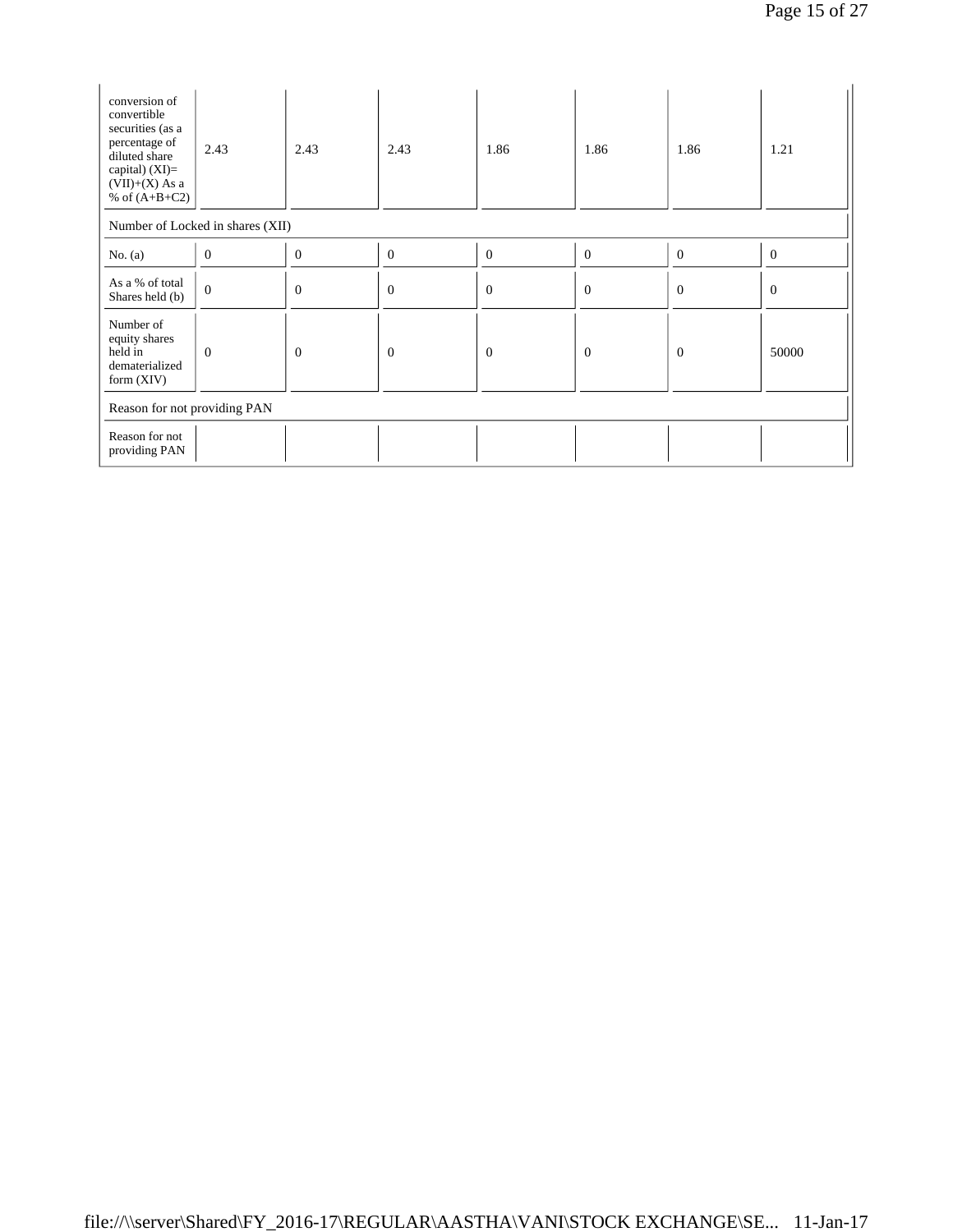|                                                                                                                            |                                                               |                                 |                                | Individuals - ii. Individual shareholders holding nominal share capital in excess of Rs. 2 lakhs. |                               |                               |                                  |
|----------------------------------------------------------------------------------------------------------------------------|---------------------------------------------------------------|---------------------------------|--------------------------------|---------------------------------------------------------------------------------------------------|-------------------------------|-------------------------------|----------------------------------|
| Searial No.                                                                                                                | 15                                                            | 16                              | 17                             | 18                                                                                                | 19                            | 20                            | 21                               |
| Name of the<br>Shareholders (I)                                                                                            | <b>LOKESH</b><br><b>SACHDEVA</b>                              | <b>ADHIR</b><br><b>SACHDEVA</b> | <b>HERIKA</b><br><b>NARANG</b> | <b>GEETA</b><br><b>CHADHA</b>                                                                     | <b>MANAN</b><br><b>NARANG</b> | <b>MANSI</b><br><b>NARANG</b> | <b>SUSHMA</b><br><b>SACHDEVA</b> |
| PAN(II)                                                                                                                    | ANXPS6801K                                                    | ANXPS6570P                      | AHJPA5543N                     | AGGPC0379Q                                                                                        | ACJPN9853B                    | ABTPN4637N                    | AAMPS2047R                       |
| No. of fully<br>paid up equity<br>shares held $(IV)$                                                                       | 50000                                                         | 50000                           | 50000                          | 50000                                                                                             | 50000                         | 50000                         | 50000                            |
| No. Of Partly<br>paid-up equity<br>shares held (V)                                                                         |                                                               |                                 |                                |                                                                                                   |                               |                               |                                  |
| No. Of shares<br>underlying<br>Depository<br>Receipts (VI)                                                                 |                                                               |                                 |                                |                                                                                                   |                               |                               |                                  |
| Total nos.<br>shares held<br>$(VII) = (IV) +$<br>$(V)+(VI)$                                                                | 50000                                                         | 50000                           | 50000                          | 50000                                                                                             | 50000                         | 50000                         | 50000                            |
| Shareholding as<br>a % of total no.<br>of shares<br>(calculated as<br>per SCRR,<br>1957) (VIII) As<br>a % of<br>$(A+B+C2)$ | 1.21                                                          | 1.21                            | 1.21                           | 1.21                                                                                              | 1.21                          | 1.21                          | 1.21                             |
|                                                                                                                            | Number of Voting Rights held in each class of securities (IX) |                                 |                                |                                                                                                   |                               |                               |                                  |
| Class eg: X                                                                                                                | 50000                                                         | 50000                           | 50000                          | 50000                                                                                             | 50000                         | 50000                         | 50000                            |
| Class eg:y                                                                                                                 |                                                               |                                 |                                |                                                                                                   |                               |                               |                                  |
| Total                                                                                                                      | 50000                                                         | 50000                           | 50000                          | 50000                                                                                             | 50000                         | 50000                         | 50000                            |
| Total as a % of<br><b>Total Voting</b><br>rights                                                                           | 1.21                                                          | 1.21                            | 1.21                           | 1.21                                                                                              | 1.21                          | 1.21                          | 1.21                             |
| No. Of Shares<br>Underlying<br>Outstanding<br>convertible<br>securities $(X)$                                              |                                                               |                                 |                                |                                                                                                   |                               |                               |                                  |
| No. of Shares<br>Underlying<br>Outstanding<br>Warrants (Xi)                                                                |                                                               |                                 |                                |                                                                                                   |                               |                               |                                  |
| No. Of Shares<br>Underlying<br>Outstanding<br>convertible<br>securities and<br>No. Of<br>Warrants (Xi)<br>(a)              |                                                               |                                 |                                |                                                                                                   |                               |                               |                                  |
| Shareholding,<br>as a %<br>assuming full                                                                                   |                                                               |                                 |                                |                                                                                                   |                               |                               |                                  |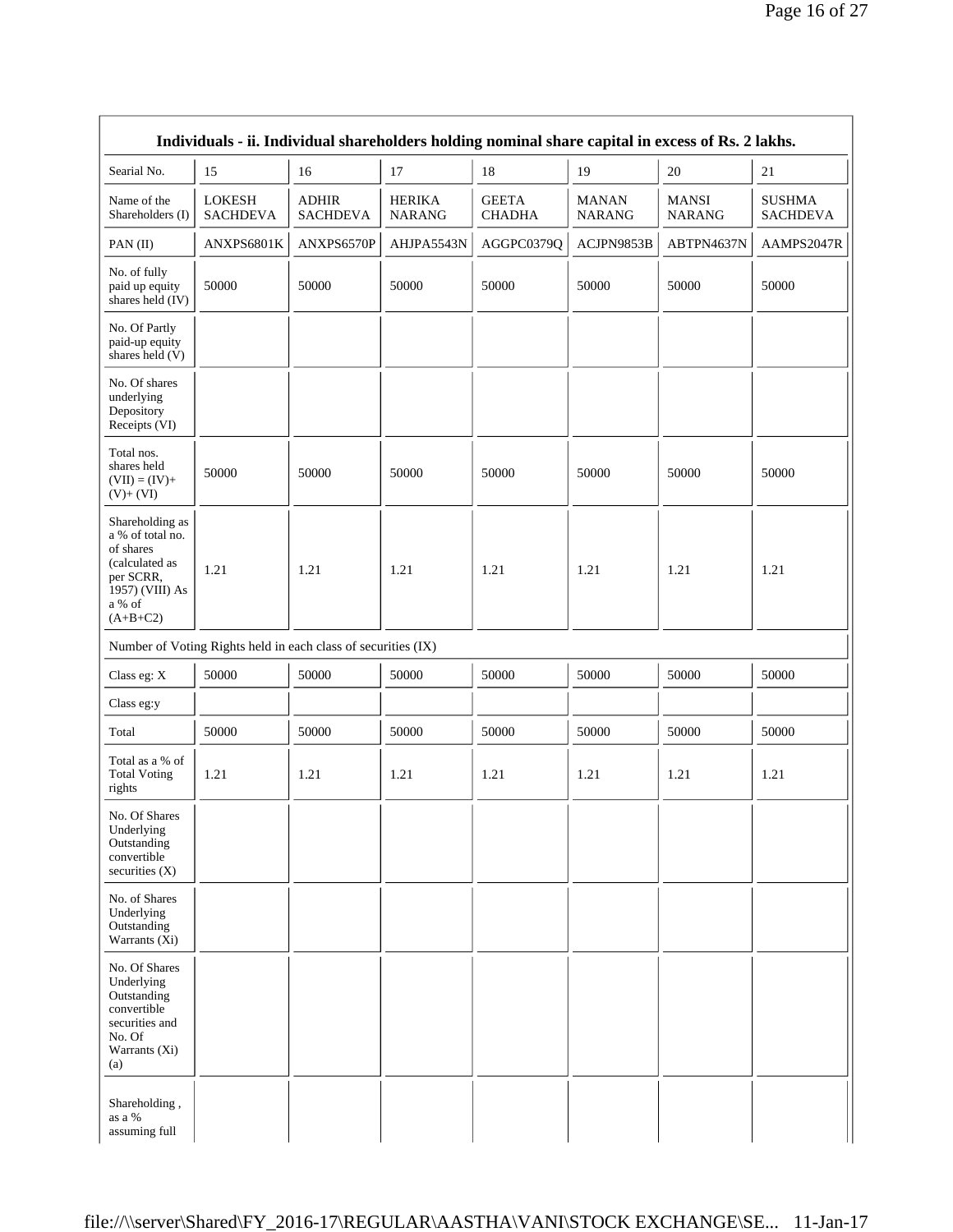| conversion of<br>convertible<br>securities (as a<br>percentage of<br>diluted share<br>capital) $(XI)=$<br>$(VII)+(X)$ As a<br>% of $(A+B+C2)$ | 1.21                             | 1.21     | 1.21           | 1.21         | 1.21     | 1.21     | 1.21         |  |  |
|-----------------------------------------------------------------------------------------------------------------------------------------------|----------------------------------|----------|----------------|--------------|----------|----------|--------------|--|--|
|                                                                                                                                               | Number of Locked in shares (XII) |          |                |              |          |          |              |  |  |
| No. $(a)$                                                                                                                                     | $\boldsymbol{0}$                 | $\Omega$ | $\overline{0}$ | $\theta$     | $\theta$ | $\theta$ | $\mathbf{0}$ |  |  |
| As a % of total<br>Shares held (b)                                                                                                            | $\overline{0}$                   | $\Omega$ | $\overline{0}$ | $\mathbf{0}$ | $\theta$ | $\Omega$ | $\theta$     |  |  |
| Number of<br>equity shares<br>held in<br>dematerialized<br>form $(XIV)$                                                                       | 50000                            | 50000    | 50000          | 50000        | 50000    | 50000    | 50000        |  |  |
| Reason for not providing PAN                                                                                                                  |                                  |          |                |              |          |          |              |  |  |
| Reason for not<br>providing PAN                                                                                                               |                                  |          |                |              |          |          |              |  |  |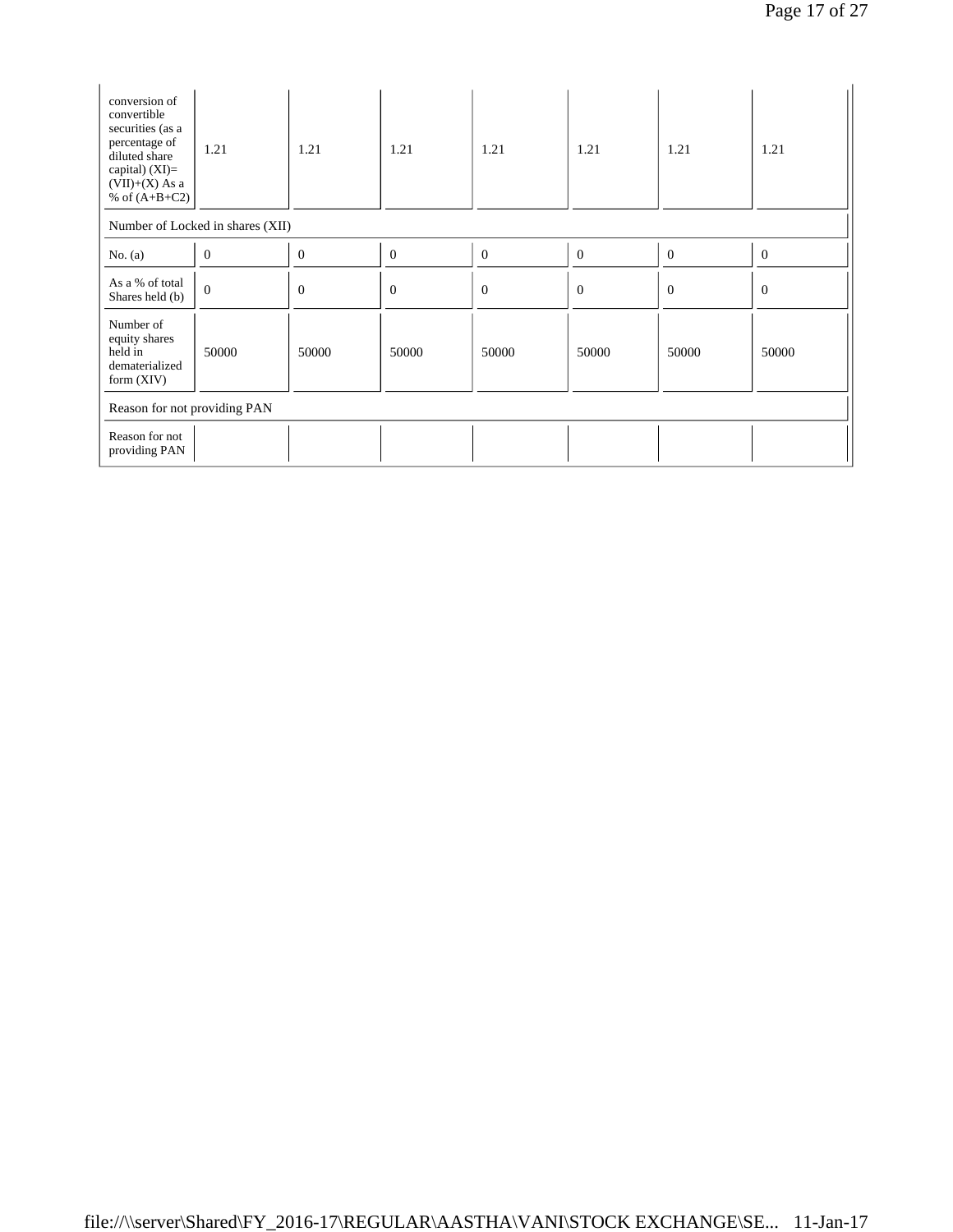| Individuals - ii. Individual shareholders holding nominal share capital in excess of Rs. 2 lakhs.                           |                               |                                |                          |                                                  |                          |                                                 |  |  |  |
|-----------------------------------------------------------------------------------------------------------------------------|-------------------------------|--------------------------------|--------------------------|--------------------------------------------------|--------------------------|-------------------------------------------------|--|--|--|
| Searial No.                                                                                                                 | 22                            | 23                             | 24                       | 25                                               | 26                       | $27\,$                                          |  |  |  |
| Name of the<br>Shareholders (I)                                                                                             | <b>RAJIV</b><br><b>CHADHA</b> | <b>NAVEEN</b><br><b>NARANG</b> | <b>SUMITRA</b><br>NARANG | <b>SATISH</b><br><b>CHANDER</b><br><b>NARANG</b> | <b>BHALINDER</b><br>GHAI | <b>ROMESH</b><br><b>CHANDER</b><br><b>BAJAJ</b> |  |  |  |
| PAN(II)                                                                                                                     | AAFPC2849C                    | AADPN0344D                     | AADPN0343E               | AAAPN0874H                                       | AGVPG6895Q               | AASPB4177B                                      |  |  |  |
| No. of fully paid<br>up equity shares<br>held (IV)                                                                          | 50000                         | 50000                          | 50000                    | 50000                                            | 45250                    | 41150                                           |  |  |  |
| No. Of Partly paid-<br>up equity shares<br>$\text{held}(V)$                                                                 |                               |                                |                          |                                                  |                          |                                                 |  |  |  |
| No. Of shares<br>underlying<br>Depository<br>Receipts (VI)                                                                  |                               |                                |                          |                                                  |                          |                                                 |  |  |  |
| Total nos. shares<br>held $(VII) = (IV) +$<br>$(V)+(VI)$                                                                    | 50000                         | 50000                          | 50000                    | 50000                                            | 45250                    | 41150                                           |  |  |  |
| Shareholding as a<br>% of total no. of<br>shares (calculated<br>as per SCRR,<br>1957) (VIII) As a<br>% of $(A+B+C2)$        | 1.21                          | 1.21                           | 1.21                     | 1.21                                             | 1.1                      | 1                                               |  |  |  |
| Number of Voting Rights held in each class of securities (IX)                                                               |                               |                                |                          |                                                  |                          |                                                 |  |  |  |
| Class eg: X                                                                                                                 | 50000                         | 50000                          | 50000                    | 50000                                            | 45250                    | 41150                                           |  |  |  |
| Class eg:y                                                                                                                  |                               |                                |                          |                                                  |                          |                                                 |  |  |  |
| Total                                                                                                                       | 50000                         | 50000                          | 50000                    | 50000                                            | 45250                    | 41150                                           |  |  |  |
| Total as a % of<br><b>Total Voting rights</b>                                                                               | 1.21                          | 1.21                           | 1.21                     | 1.21                                             | 1.1                      | $\mathbf{1}$                                    |  |  |  |
| No. Of Shares<br>Underlying<br>Outstanding<br>convertible<br>securities $(X)$                                               |                               |                                |                          |                                                  |                          |                                                 |  |  |  |
| No. of Shares<br>Underlying<br>Outstanding<br>Warrants (Xi)                                                                 |                               |                                |                          |                                                  |                          |                                                 |  |  |  |
| No. Of Shares<br>Underlying<br>Outstanding<br>convertible<br>securities and No.<br>Of Warrants (Xi)<br>(a)                  |                               |                                |                          |                                                  |                          |                                                 |  |  |  |
| Shareholding, as a<br>% assuming full<br>conversion of<br>convertible<br>securities (as a<br>percentage of<br>diluted share | 1.21                          | 1.21                           | 1.21                     | 1.21                                             | 1.1                      | $\mathbf{1}$                                    |  |  |  |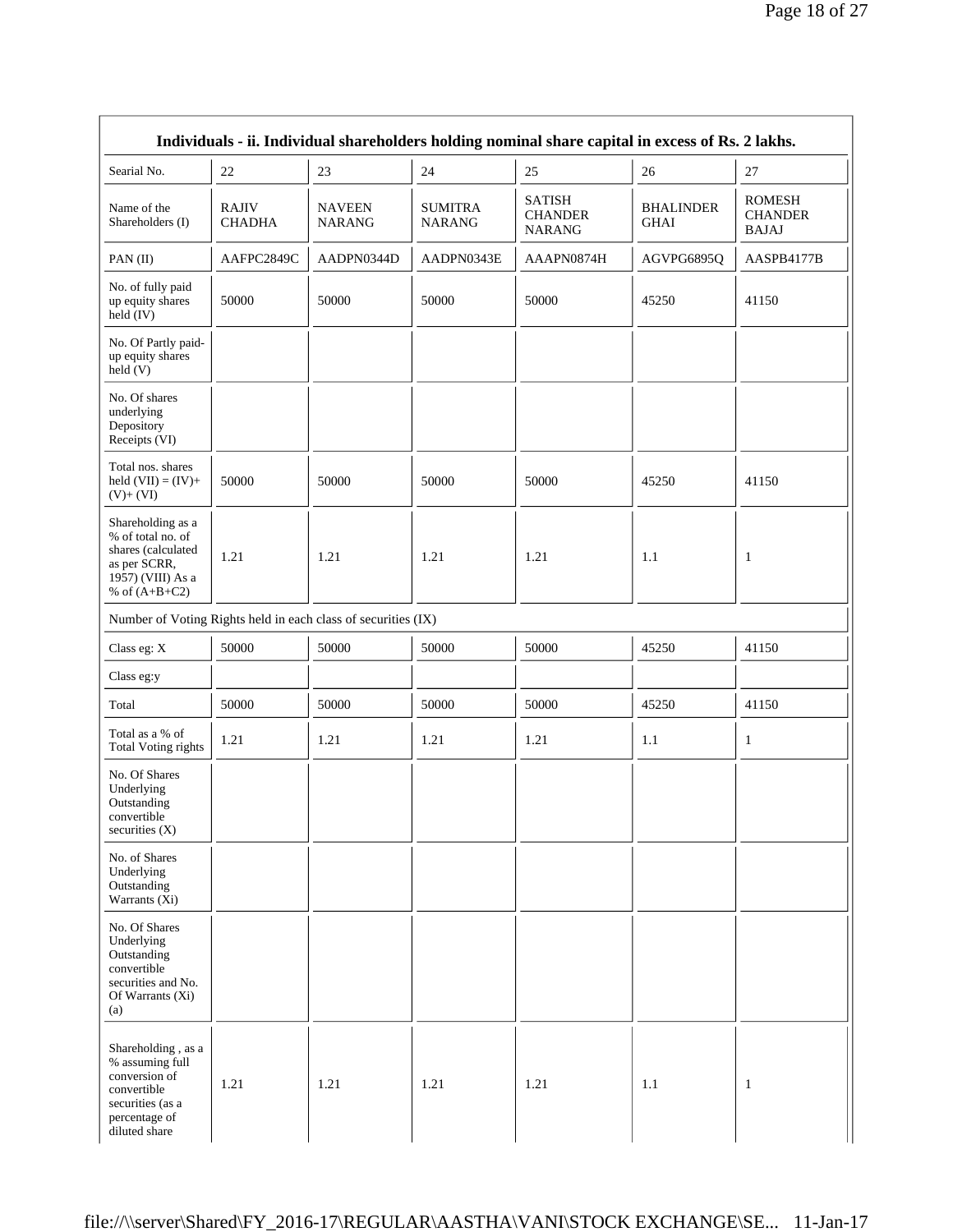| capital) $(XI) = (VII)$<br>$+(X)$ As a % of<br>$(A+B+C2)$            |              |          |          |                |                |                |  |  |  |
|----------------------------------------------------------------------|--------------|----------|----------|----------------|----------------|----------------|--|--|--|
| Number of Locked in shares (XII)                                     |              |          |          |                |                |                |  |  |  |
| No. $(a)$                                                            | $\theta$     | $\Omega$ | $\theta$ | $\overline{0}$ | $\theta$       | $\overline{0}$ |  |  |  |
| As a % of total<br>Shares held (b)                                   | $\mathbf{0}$ | $\theta$ | $\theta$ | $\theta$       | $\theta$       | $\overline{0}$ |  |  |  |
| Number of equity<br>shares held in<br>dematerialized<br>form $(XIV)$ | 50000        | 50000    | 50000    | 50000          | $\overline{0}$ | $\overline{0}$ |  |  |  |
| Reason for not providing PAN                                         |              |          |          |                |                |                |  |  |  |
| Reason for not<br>providing PAN                                      |              |          |          |                |                |                |  |  |  |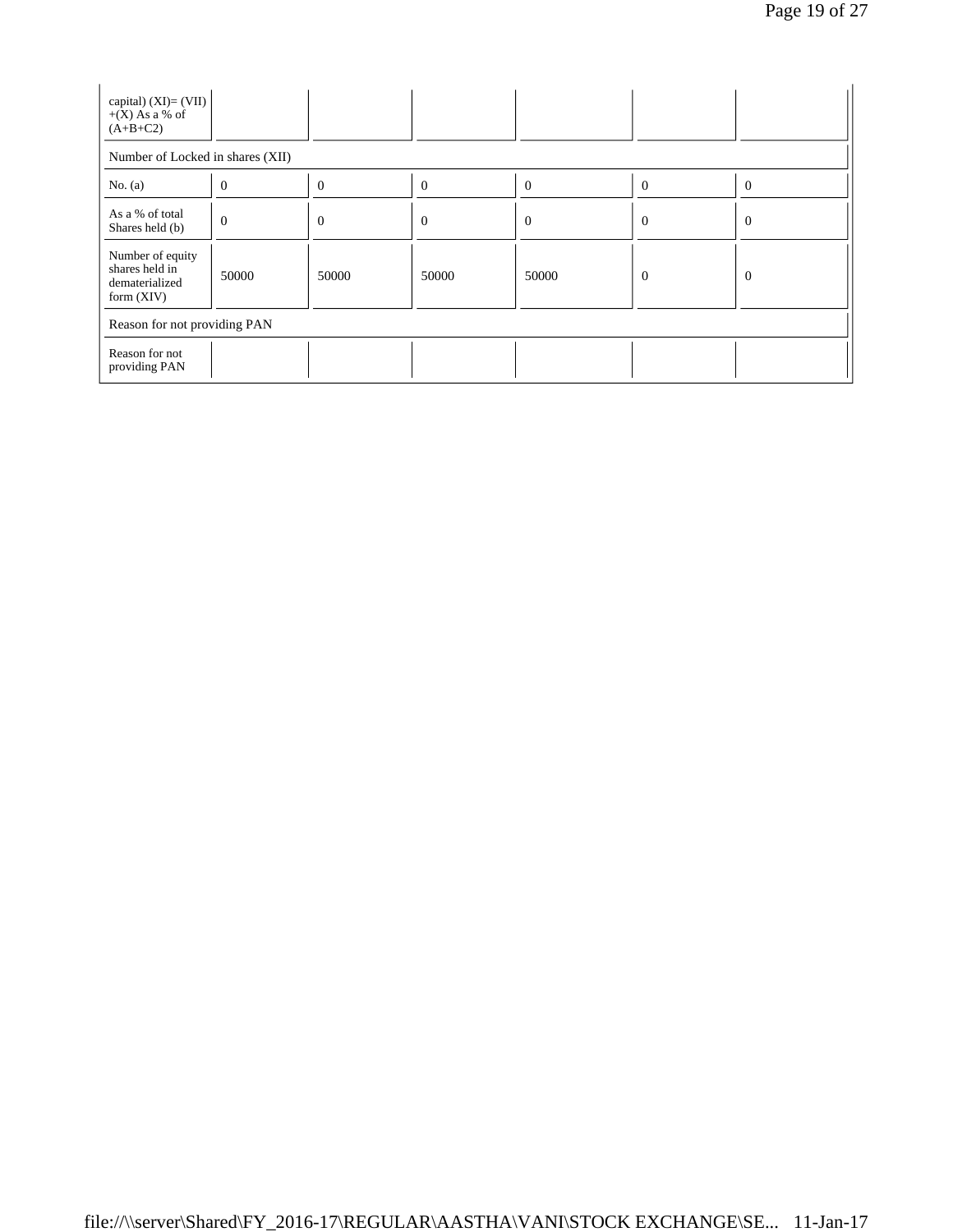|                                                                                                                                                                          | Individuals - ii. Individual shareholders holding nominal share capital in excess of Rs. 2 lakhs. |
|--------------------------------------------------------------------------------------------------------------------------------------------------------------------------|---------------------------------------------------------------------------------------------------|
| Searial No.                                                                                                                                                              |                                                                                                   |
| Name of the<br>Shareholders (I)                                                                                                                                          | Click here to go back                                                                             |
| PAN(II)                                                                                                                                                                  | Total                                                                                             |
| No. of fully paid<br>up equity shares<br>$held$ (IV)                                                                                                                     | 1966800                                                                                           |
| No. Of Partly paid-<br>up equity shares<br>$\text{held}(V)$                                                                                                              |                                                                                                   |
| No. Of shares<br>underlying<br>Depository<br>Receipts (VI)                                                                                                               |                                                                                                   |
| Total nos. shares<br>held $(VII) = (IV) +$<br>$(V)+(VI)$                                                                                                                 | 1966800                                                                                           |
| Shareholding as a<br>% of total no. of<br>shares (calculated<br>as per SCRR,<br>1957) (VIII) As a<br>% of $(A+B+C2)$                                                     | 47.74                                                                                             |
| Number of Voting Rights held in each class of securities (IX)                                                                                                            |                                                                                                   |
| Class eg: X                                                                                                                                                              | 1966800                                                                                           |
| Class eg:y                                                                                                                                                               |                                                                                                   |
| Total                                                                                                                                                                    | 1966800                                                                                           |
| Total as a % of<br><b>Total Voting rights</b>                                                                                                                            | 47.74                                                                                             |
| No. Of Shares<br>Underlying<br>Outstanding<br>convertible<br>securities $(X)$                                                                                            |                                                                                                   |
| No. of Shares<br>Underlying<br>Outstanding<br>Warrants (Xi)                                                                                                              |                                                                                                   |
| No. Of Shares<br>Underlying<br>Outstanding<br>convertible<br>securities and No.<br>Of Warrants (Xi)<br>(a)                                                               |                                                                                                   |
| Shareholding, as a<br>% assuming full<br>conversion of<br>convertible<br>securities (as a<br>percentage of<br>diluted share<br>capital) $(XI)=(VII)$<br>$+(X)$ As a % of | 47.74                                                                                             |

 $\Gamma$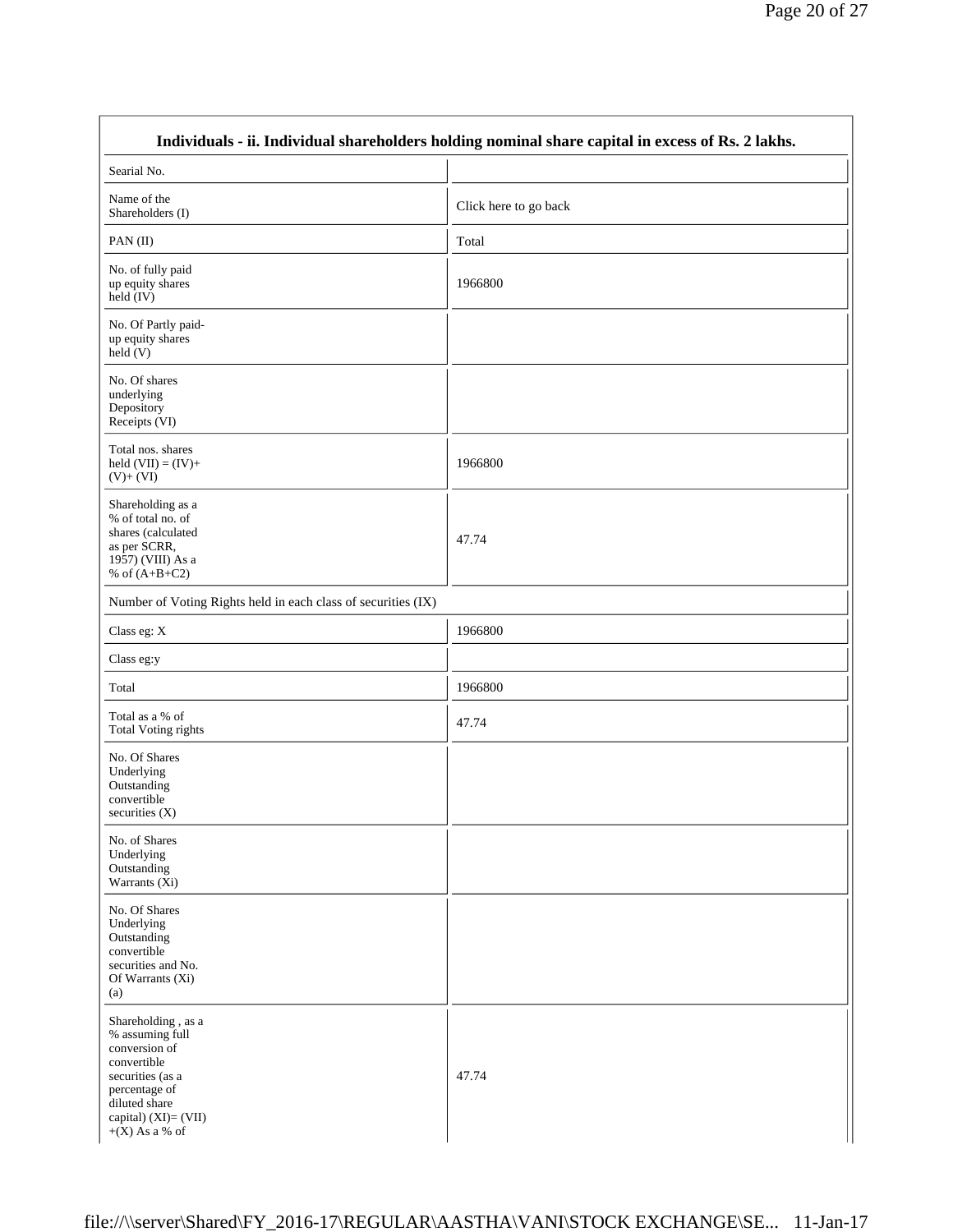| $(A+B+C2)$                                                           |                |  |  |  |  |  |
|----------------------------------------------------------------------|----------------|--|--|--|--|--|
| Number of Locked in shares (XII)                                     |                |  |  |  |  |  |
| No. $(a)$                                                            | $\overline{0}$ |  |  |  |  |  |
| As a % of total<br>Shares held (b)                                   | $\overline{0}$ |  |  |  |  |  |
| Number of equity<br>shares held in<br>dematerialized<br>form $(XIV)$ | 1020000        |  |  |  |  |  |
| Reason for not providing PAN                                         |                |  |  |  |  |  |
| Reason for not<br>providing PAN                                      |                |  |  |  |  |  |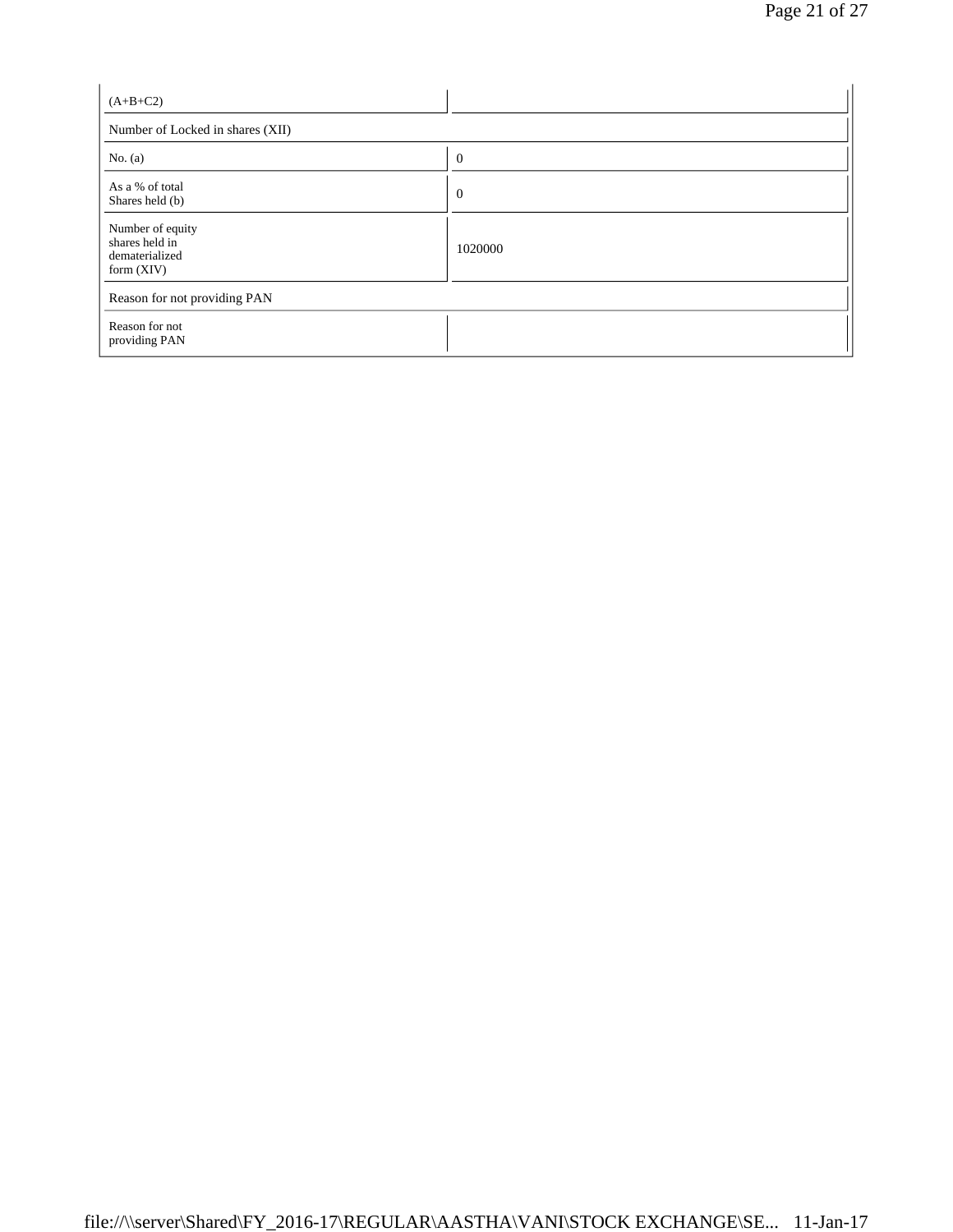|                        | <b>Text Block</b>                                                                                                                        |
|------------------------|------------------------------------------------------------------------------------------------------------------------------------------|
| Textual Information(1) | THE PAN OF MR. SUKHDEV SINGH DHILLON IS NOT AVAILABLE WITH THE COMPANY<br>AND COMPANY ALREADY REQUESTED TO PROVIDE THE SAME AS EARLIEST. |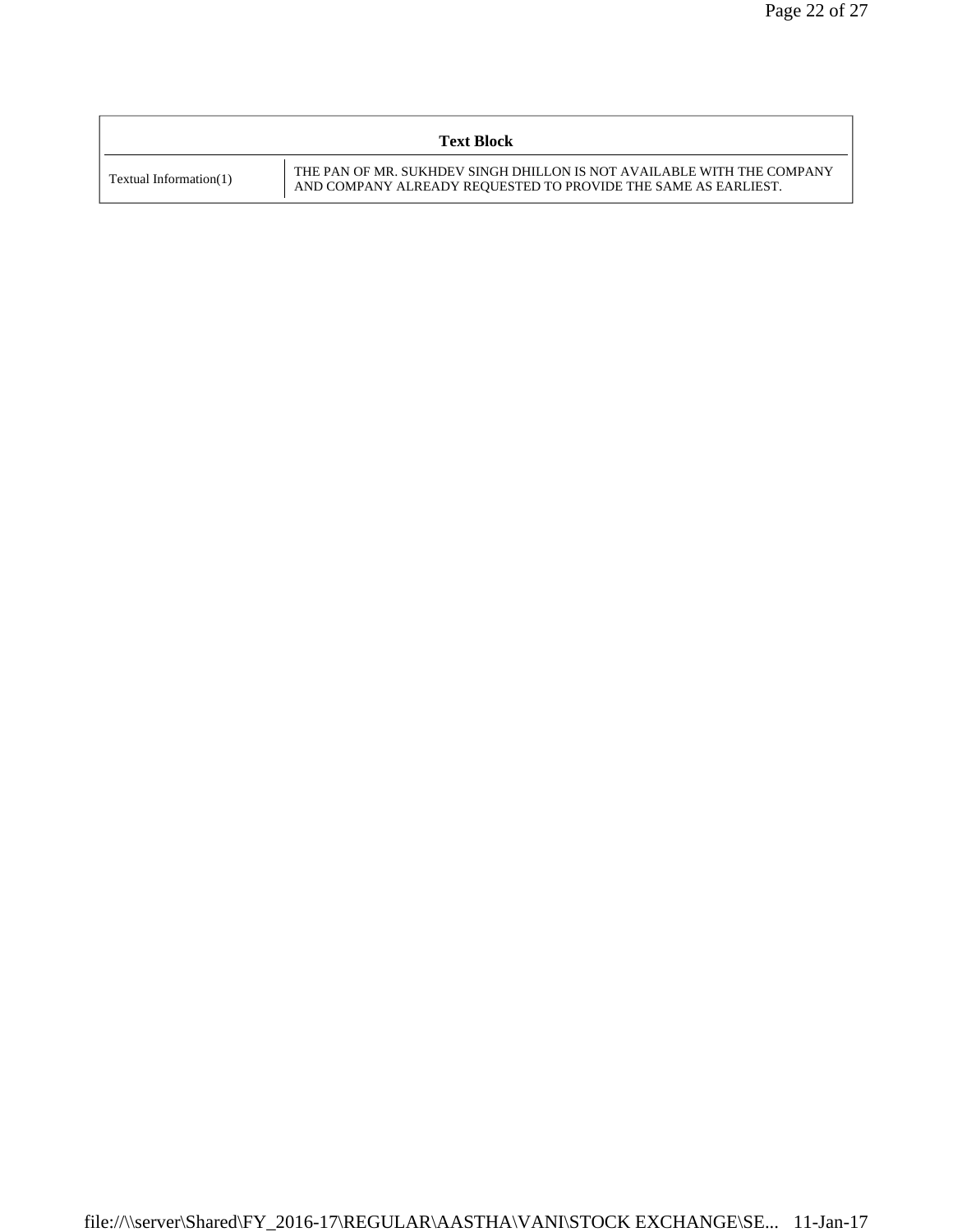| Any Other (specify)                                                                                                  |                                                               |                                              |                                              |                                              |                                              |                                                  |  |  |  |
|----------------------------------------------------------------------------------------------------------------------|---------------------------------------------------------------|----------------------------------------------|----------------------------------------------|----------------------------------------------|----------------------------------------------|--------------------------------------------------|--|--|--|
| Searial No.                                                                                                          | $\mathbf{1}$                                                  | $\sqrt{2}$                                   | 3                                            | $\overline{4}$                               | $\sqrt{5}$                                   | 6                                                |  |  |  |
| Category                                                                                                             | <b>Bodies Corporate</b>                                       | <b>HUF</b>                                   | <b>HUF</b>                                   | <b>HUF</b>                                   | <b>HUF</b>                                   | <b>HUF</b>                                       |  |  |  |
| Category / More<br>than 1 percentage                                                                                 | More than 1<br>percentage of<br>shareholding                  | More than 1<br>percentage of<br>shareholding | More than 1<br>percentage of<br>shareholding | More than 1<br>percentage of<br>shareholding | More than 1<br>percentage of<br>shareholding | More than 1<br>percentage of<br>shareholding     |  |  |  |
| Name of the<br>Shareholders (I)                                                                                      | <b>NAU-NIDH</b><br><b>FINANCE</b><br><b>LIMITED</b>           | SOM NATH &<br>SONS (HUF)                     | <b>MANAN</b><br><b>NARANG</b><br>(HUF)       | <b>ADHIR</b><br><b>SACHDEVA</b><br>(HUF)     | <b>NAVEEN</b><br>NARANG (HUF)                | <b>SATISH</b><br><b>CHANDER</b><br><b>NARANG</b> |  |  |  |
| $PAN$ (II)                                                                                                           | AABCN5075G                                                    | AAYHS1581E                                   | AAJHM5838B                                   | AAJHA8255J                                   | AACHN4022M                                   | AAAHS6461F                                       |  |  |  |
| No. of the<br>Shareholders (I)                                                                                       | $\mathbf{1}$                                                  | $\mathbf{1}$                                 | 1                                            | $\mathbf{1}$                                 | $\mathbf{1}$                                 | $\mathbf{1}$                                     |  |  |  |
| No. of fully paid<br>up equity shares<br>held (IV)                                                                   | 1000000                                                       | 50000                                        | 50000                                        | 50000                                        | 50000                                        | 50000                                            |  |  |  |
| No. Of Partly paid-<br>up equity shares<br>held(V)                                                                   |                                                               |                                              |                                              |                                              |                                              |                                                  |  |  |  |
| No. Of shares<br>underlying<br>Depository<br>Receipts (VI)                                                           |                                                               |                                              |                                              |                                              |                                              |                                                  |  |  |  |
| Total nos. shares<br>held $(VII) = (IV) +$<br>$(V)+(VI)$                                                             | 1000000                                                       | 50000                                        | 50000                                        | 50000                                        | 50000                                        | 50000                                            |  |  |  |
| Shareholding as a<br>% of total no. of<br>shares (calculated<br>as per SCRR,<br>1957) (VIII) As a<br>% of $(A+B+C2)$ | 24.27                                                         | 1.21                                         | 1.21                                         | 1.21                                         | 1.21                                         | 1.21                                             |  |  |  |
|                                                                                                                      | Number of Voting Rights held in each class of securities (IX) |                                              |                                              |                                              |                                              |                                                  |  |  |  |
| Class eg: X                                                                                                          | 1000000                                                       | 50000                                        | 50000                                        | 50000                                        | 50000                                        | 50000                                            |  |  |  |
| Class eg:y                                                                                                           |                                                               |                                              |                                              |                                              |                                              |                                                  |  |  |  |
| Total                                                                                                                | 1000000                                                       | 50000                                        | 50000                                        | 50000                                        | 50000                                        | 50000                                            |  |  |  |
| Total as a % of<br><b>Total Voting rights</b>                                                                        | 24.27                                                         | 1.21                                         | 1.21                                         | 1.21                                         | 1.21                                         | 1.21                                             |  |  |  |
| No. Of Shares<br>Underlying<br>Outstanding<br>convertible<br>securities (X)                                          |                                                               |                                              |                                              |                                              |                                              |                                                  |  |  |  |
| No. of Shares<br>Underlying<br>Outstanding<br>Warrants (Xi)                                                          |                                                               |                                              |                                              |                                              |                                              |                                                  |  |  |  |
| No. Of Shares<br>Underlying<br>Outstanding<br>convertible<br>securities and No.                                      |                                                               |                                              |                                              |                                              |                                              |                                                  |  |  |  |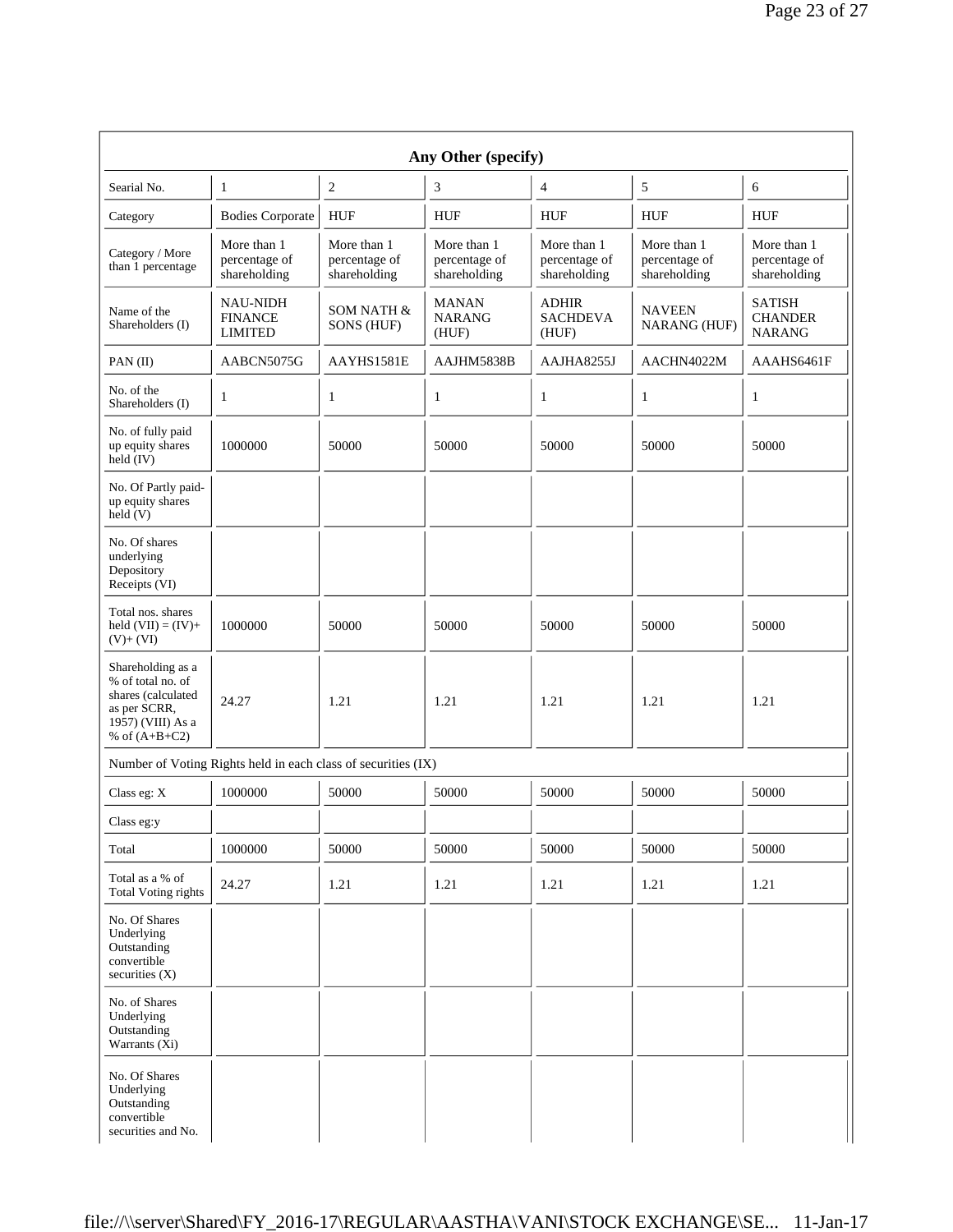| Of Warrants (Xi)<br>(a)                                                                                                                                                                  |              |                |          |                |          |          |  |  |
|------------------------------------------------------------------------------------------------------------------------------------------------------------------------------------------|--------------|----------------|----------|----------------|----------|----------|--|--|
| Shareholding, as a<br>% assuming full<br>conversion of<br>convertible<br>securities (as a<br>percentage of<br>diluted share<br>capital) $(XI) = (VII)$<br>$+(X)$ As a % of<br>$(A+B+C2)$ | 24.27        | 1.21           | 1.21     | 1.21           | 1.21     | 1.21     |  |  |
| Number of Locked in shares (XII)                                                                                                                                                         |              |                |          |                |          |          |  |  |
| No. $(a)$                                                                                                                                                                                | $\mathbf{0}$ | $\mathbf{0}$   | $\theta$ | $\mathbf{0}$   | $\theta$ | $\theta$ |  |  |
| As a % of total<br>Shares held (b)                                                                                                                                                       | $\mathbf{0}$ | $\overline{0}$ | $\theta$ | $\overline{0}$ | $\theta$ | $\theta$ |  |  |
| Number of equity<br>shares held in<br>dematerialized<br>form $(XIV)$                                                                                                                     | 1000000      | 50000          | 50000    | 50000          | 50000    | 50000    |  |  |
| Reason for not providing PAN                                                                                                                                                             |              |                |          |                |          |          |  |  |
| Reason for not<br>providing PAN                                                                                                                                                          |              |                |          |                |          |          |  |  |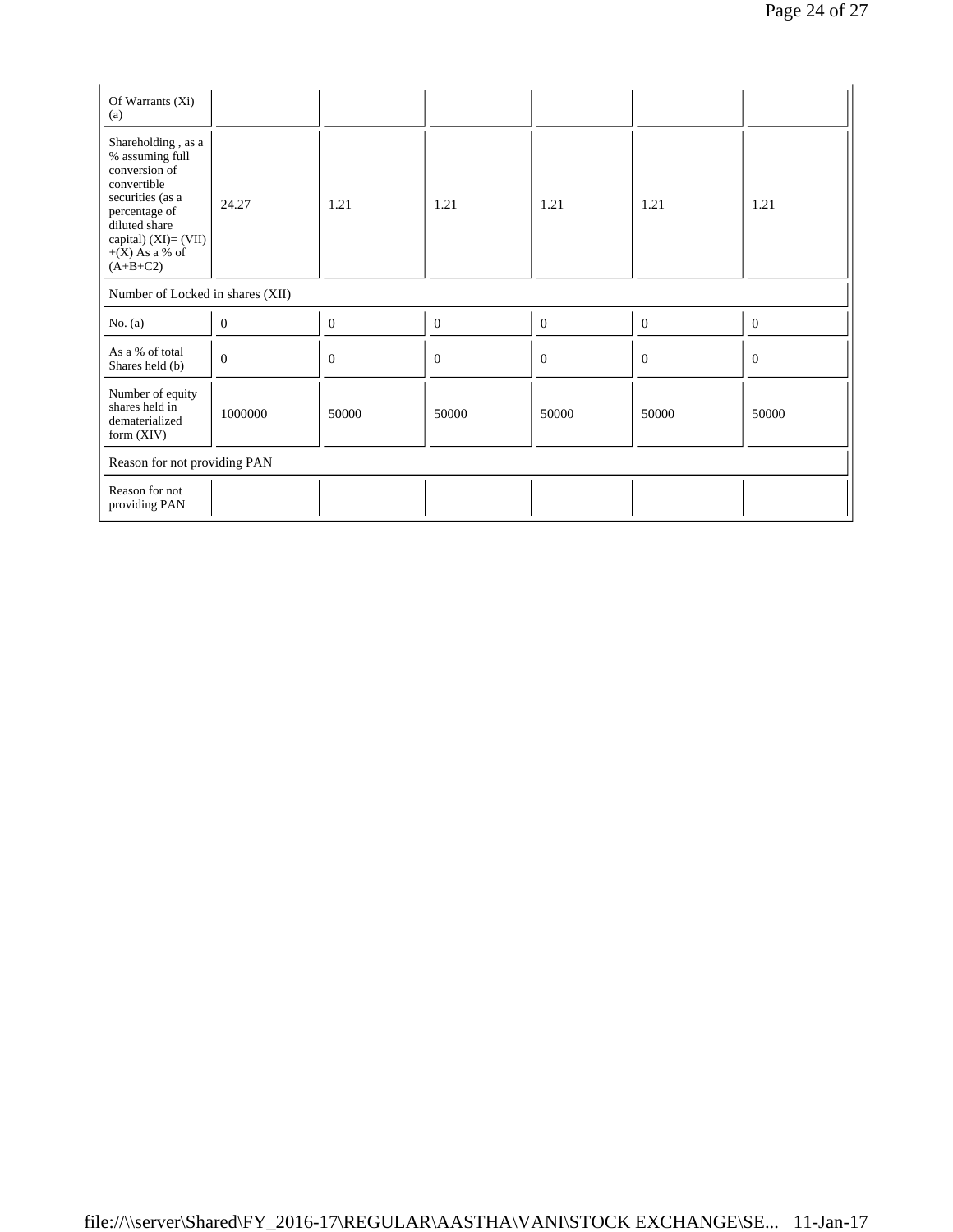| Any Other (specify)                                                                                                  |                       |  |
|----------------------------------------------------------------------------------------------------------------------|-----------------------|--|
| Searial No.                                                                                                          |                       |  |
| Category                                                                                                             |                       |  |
| Category / More<br>than 1 percentage                                                                                 |                       |  |
| Name of the<br>Shareholders (I)                                                                                      | Click here to go back |  |
| PAN(II)                                                                                                              | Total                 |  |
| No. of the<br>Shareholders (I)                                                                                       | $\mathbf{0}$          |  |
| No. of fully paid<br>up equity shares<br>$\text{held} (IV)$                                                          | $\mathbf{0}$          |  |
| No. Of Partly paid-<br>up equity shares<br>$\text{held}(V)$                                                          |                       |  |
| No. Of shares<br>underlying<br>Depository<br>Receipts (VI)                                                           |                       |  |
| Total nos. shares<br>held $(VII) = (IV) +$<br>$(V)+(VI)$                                                             | $\mathbf{0}$          |  |
| Shareholding as a<br>% of total no. of<br>shares (calculated<br>as per SCRR,<br>1957) (VIII) As a<br>% of $(A+B+C2)$ | $\boldsymbol{0}$      |  |
| Number of Voting Rights held in each class of securities (IX)                                                        |                       |  |
| Class eg: $\mathbf X$                                                                                                | $\boldsymbol{0}$      |  |
| Class eg:y                                                                                                           |                       |  |
| Total                                                                                                                | $\boldsymbol{0}$      |  |
| Total as a $\%$ of<br><b>Total Voting rights</b>                                                                     | $\boldsymbol{0}$      |  |
| No. Of Shares<br>Underlying<br>Outstanding<br>convertible<br>securities (X)                                          |                       |  |
| No. of Shares<br>Underlying<br>Outstanding<br>Warrants $(Xi)$                                                        |                       |  |
| No. Of Shares<br>Underlying<br>Outstanding<br>convertible<br>securities and No.<br>Of Warrants (Xi)<br>(a)           |                       |  |